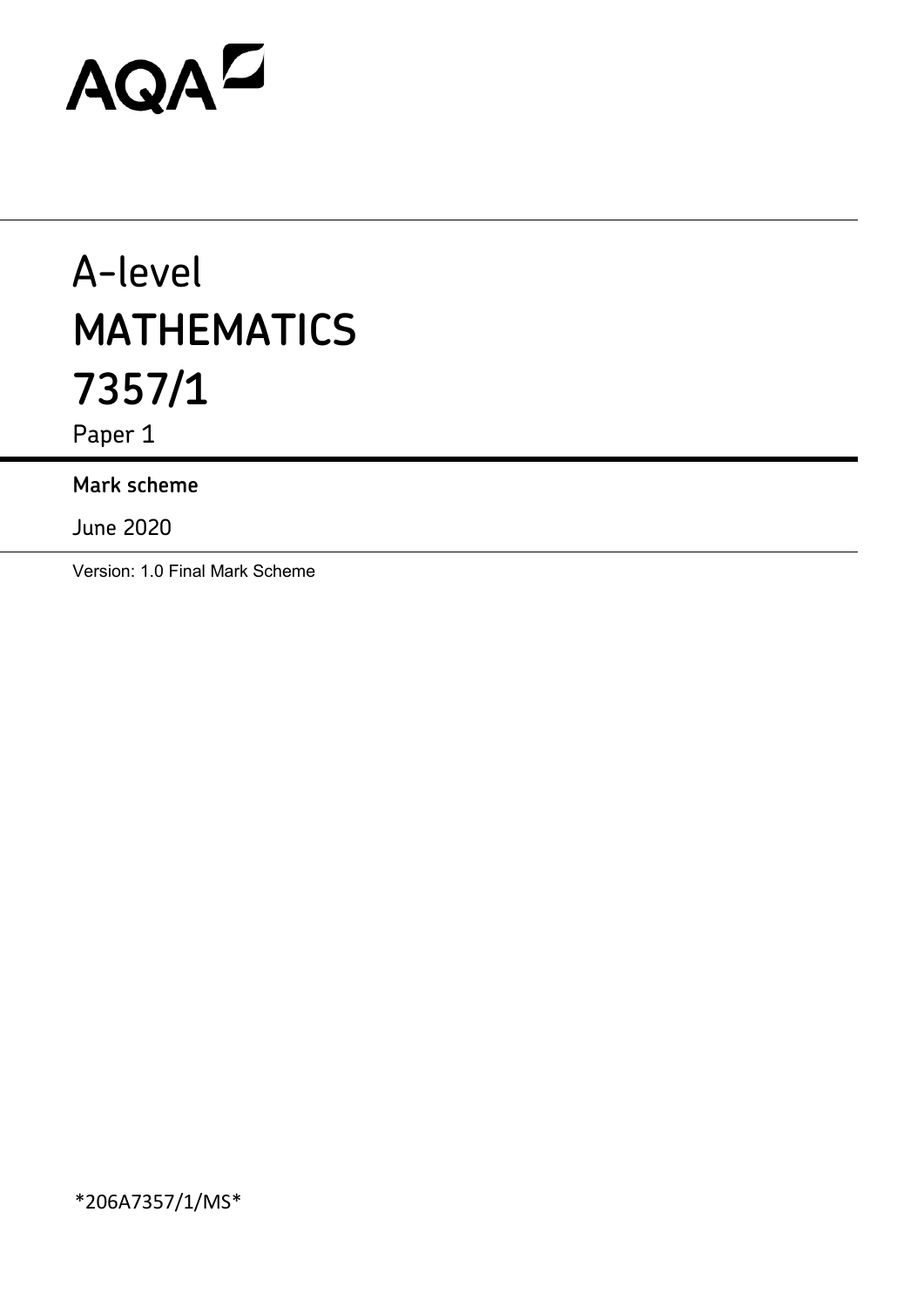Mark schemes are prepared by the Lead Assessment Writer and considered, together with the relevant questions, by a panel of subject teachers. This mark scheme includes any amendments made at the standardisation events which all associates participate in and is the scheme which was used by them in this examination. The standardisation process ensures that the mark scheme covers the students' responses to questions and that every associate understands and applies it in the same correct way. As preparation for standardisation each associate analyses a number of students' scripts. Alternative answers not already covered by the mark scheme are discussed and legislated for. If, after the standardisation process, associates encounter unusual answers which have not been raised they are required to refer these to the Lead Examiner.

It must be stressed that a mark scheme is a working document, in many cases further developed and expanded on the basis of students' reactions to a particular paper. Assumptions about future mark schemes on the basis of one year's document should be avoided; whilst the guiding principles of assessment remain constant, details will change, depending on the content of a particular examination paper.

Further copies of this mark scheme are available from aqa.org.uk

#### **Copyright information**

AQA retains the copyright on all its publications. However, registered schools/colleges for AQA are permitted to copy material from this booklet for their own internal use, with the following important exception: AQA cannot give permission to schools/colleges to photocopy any material that is acknowledged to a third party even for internal use within the centre.

Copyright © 2020 AQA and its licensors. All rights reserved.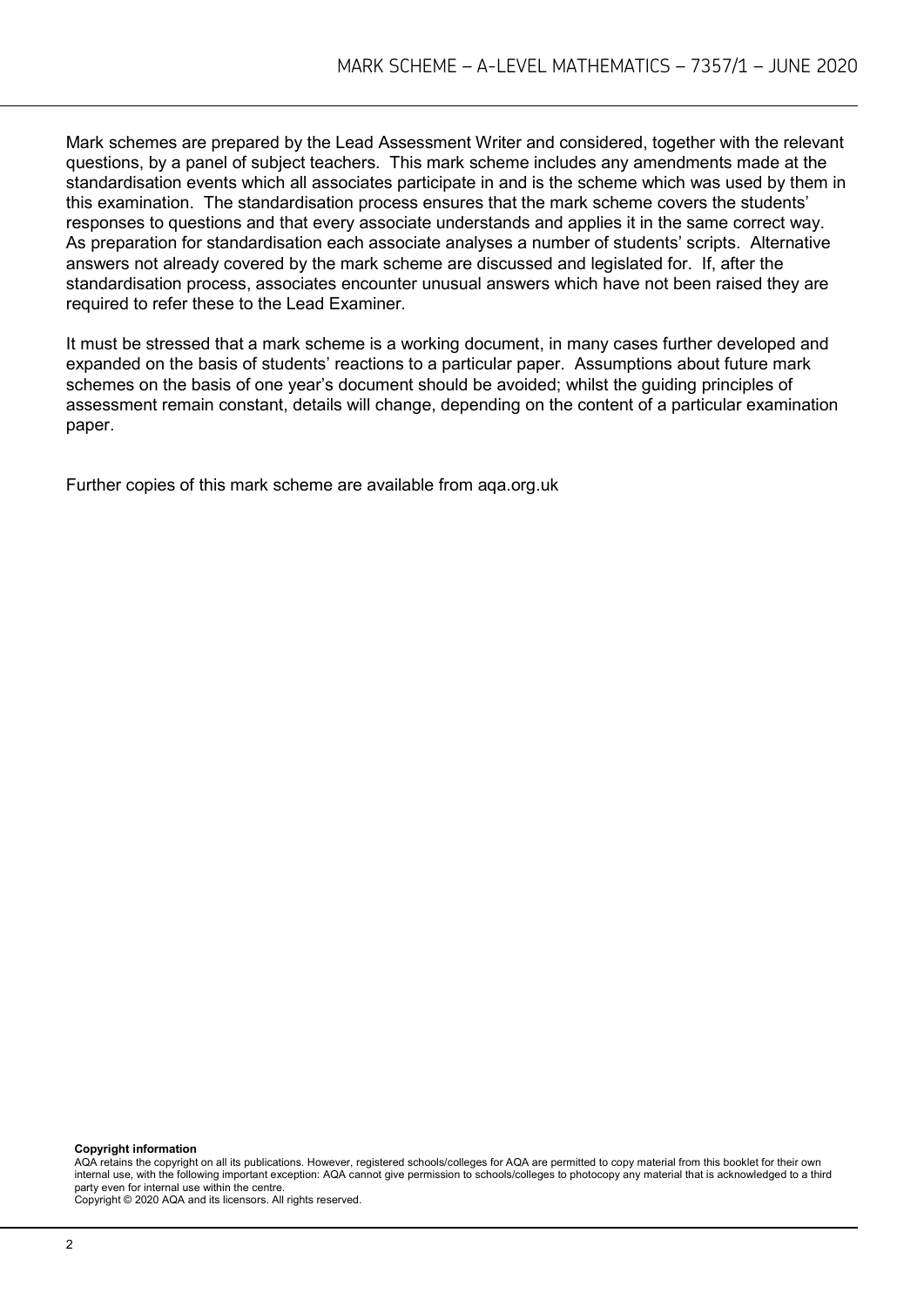# **Mark scheme instructions to examiners**

### **General**

The mark scheme for each question shows:

- the marks available for each part of the question
- the total marks available for the question
- marking instructions that indicate when marks should be awarded or withheld including the principle on which each mark is awarded. Information is included to help the examiner make his or her judgement and to delineate what is creditworthy from that not worthy of credit
- a typical solution. This response is one we expect to see frequently. However credit must be given on the basis of the marking instructions.

If a student uses a method which is not explicitly covered by the marking instructions the same principles of marking should be applied. Credit should be given to any valid methods. Examiners should seek advice from their senior examiner if in any doubt.

#### **Key to mark types**

| M | mark is for method                                            |
|---|---------------------------------------------------------------|
| R | mark is for reasoning                                         |
|   | mark is dependent on M marks and is for accuracy              |
|   | mark is independent of M marks and is for method and accuracy |
|   | mark is for explanation                                       |
|   | follow through from previous incorrect result                 |

#### **Key to mark scheme abbreviations**

| CAO         | correct answer only                                               |
|-------------|-------------------------------------------------------------------|
| <b>CSO</b>  | correct solution only                                             |
| ft          | follow through from previous incorrect result                     |
| 'their'     | Indicates that credit can be given from previous incorrect result |
| <b>AWFW</b> | anything which falls within                                       |
| <b>AWRT</b> | anything which rounds to                                          |
| <b>ACF</b>  | any correct form                                                  |
| AG          | answer given                                                      |
| <b>SC</b>   | special case                                                      |
| <b>OE</b>   | or equivalent                                                     |
| <b>NMS</b>  | no method shown                                                   |
| PI          | possibly implied                                                  |
| <b>SCA</b>  | substantially correct approach                                    |
| sf          | significant figure(s)                                             |
| dp          | decimal place(s)                                                  |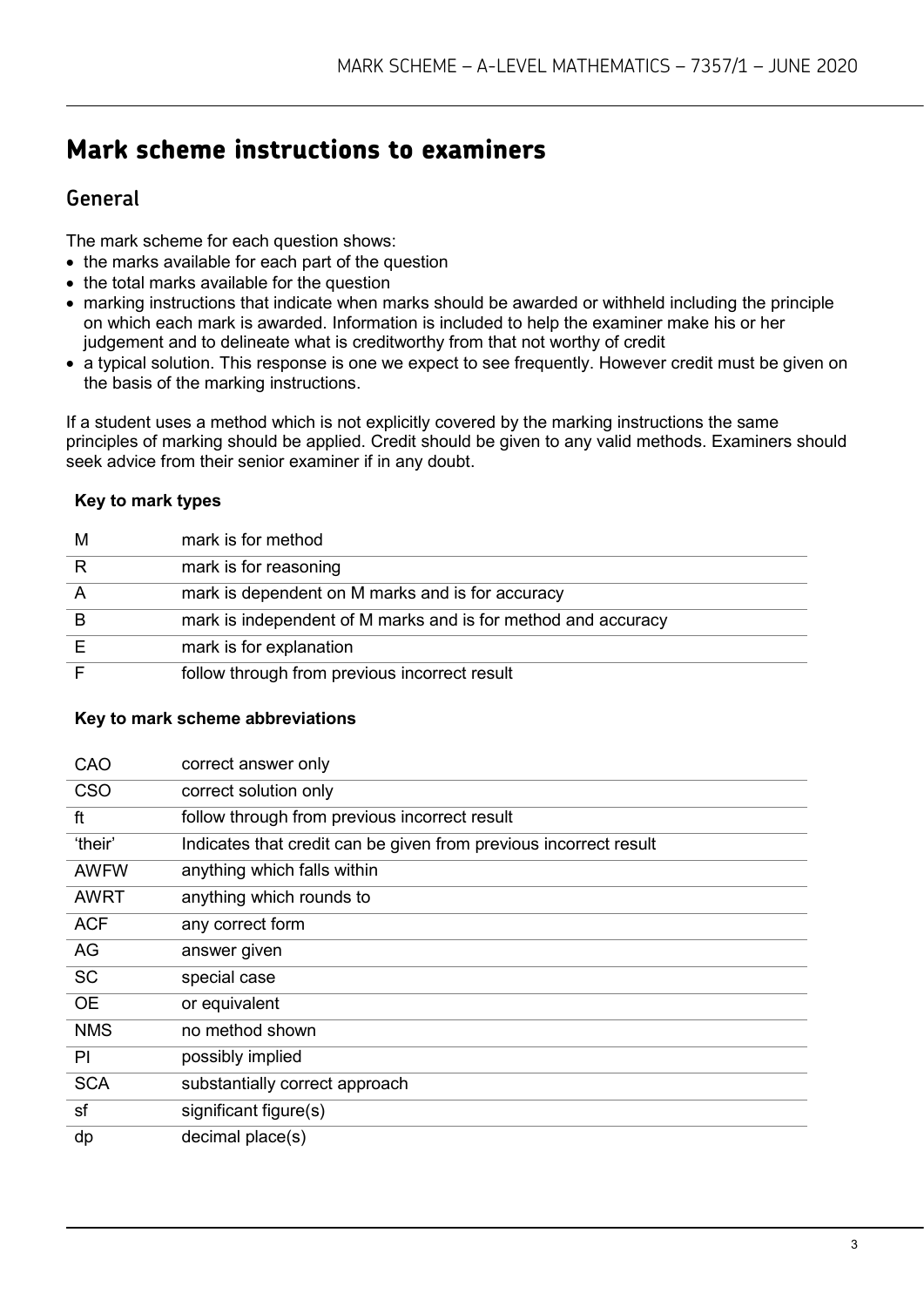# **AS/A-level Maths/Further Maths assessment objectives**

| <b>AO</b> |                    | <b>Description</b>                                                                |  |  |  |  |
|-----------|--------------------|-----------------------------------------------------------------------------------|--|--|--|--|
|           | AO1.1a             | Select routine procedures                                                         |  |  |  |  |
| AO1       | AO1.1b             | Correctly carry out routine procedures                                            |  |  |  |  |
|           | AO1.2              | Accurately recall facts, terminology and definitions                              |  |  |  |  |
|           | AO2.1              | Construct rigorous mathematical arguments (including proofs)                      |  |  |  |  |
|           | AO2.2a             | <b>Make deductions</b>                                                            |  |  |  |  |
| AO2       | AO2.2b             | Make inferences                                                                   |  |  |  |  |
|           | AO2.3              | Assess the validity of mathematical arguments                                     |  |  |  |  |
|           | AO2.4              | Explain their reasoning                                                           |  |  |  |  |
|           | AO2.5              | Use mathematical language and notation correctly                                  |  |  |  |  |
|           | AO3.1a             | Translate problems in mathematical contexts into mathematical processes           |  |  |  |  |
|           | AO3.1 <sub>b</sub> | Translate problems in non-mathematical contexts into mathematical processes       |  |  |  |  |
|           | AO3.2a             | Interpret solutions to problems in their original context                         |  |  |  |  |
|           | AO3.2b             | Where appropriate, evaluate the accuracy and limitations of solutions to problems |  |  |  |  |
| AO3       | AO3.3              | Translate situations in context into mathematical models                          |  |  |  |  |
|           | AO3.4              | Use mathematical models                                                           |  |  |  |  |
|           | AO3.5a             | Evaluate the outcomes of modelling in context                                     |  |  |  |  |
|           | AO3.5b             | Recognise the limitations of models                                               |  |  |  |  |
|           | AO3.5c             | Where appropriate, explain how to refine models                                   |  |  |  |  |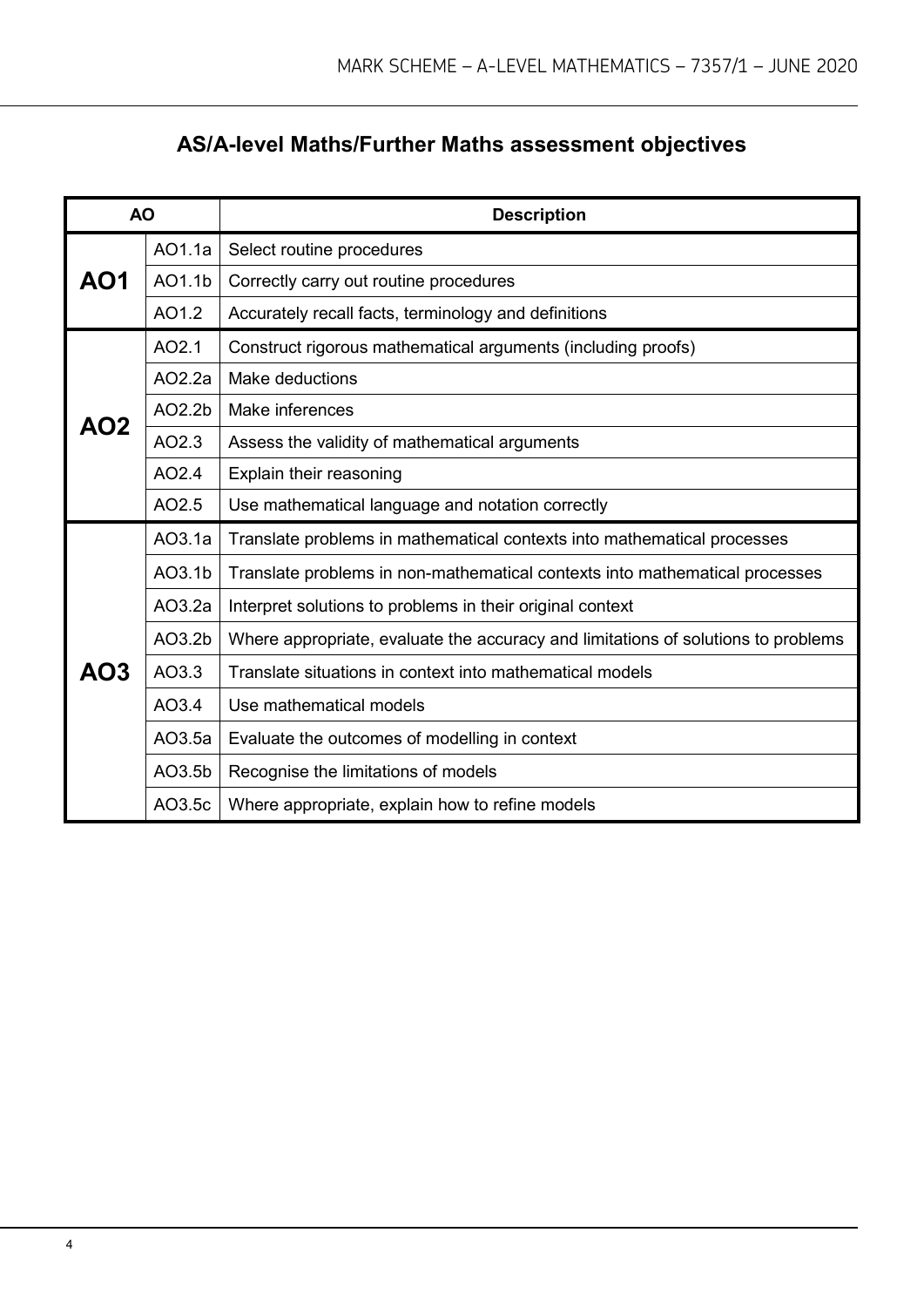Examiners should consistently apply the following general marking principles

#### **No Method Shown**

Where the question specifically requires a particular method to be used, we must usually see evidence of use of this method for any marks to be awarded.

Where the answer can be reasonably obtained without showing working and it is very unlikely that the correct answer can be obtained by using an incorrect method, we must award **full marks**. However, the obvious penalty to students showing no working is that incorrect answers, however close, earn **no marks**.

Where a question asks the student to state or write down a result, no method need be shown for full marks.

Where the permitted calculator has functions which reasonably allow the solution of the question directly, the correct answer without working earns **full marks**, unless it is given to less than the degree of accuracy accepted in the mark scheme, when it gains **no marks**.

#### **Otherwise we require evidence of a correct method for any marks to be awarded.**

#### **Diagrams**

Diagrams that have working on them should be treated like normal responses. If a diagram has been written on but the correct response is within the answer space, the work within the answer space should be marked. Working on diagrams that contradicts work within the answer space is not to be considered as choice but as working, and is not, therefore, penalised.

#### **Work erased or crossed out**

Erased or crossed out work that is still legible and has not been replaced should be marked. Erased or crossed out work that has been replaced can be ignored.

#### **Choice**

When a choice of answers and/or methods is given and the student has not clearly indicated which answer they want to be marked, mark positively, awarding marks for all of the student's best attempts. Withhold marks for final accuracy and conclusions if there are conflicting complete answers or when an incorrect solution (or part thereof) is referred to in the final answer.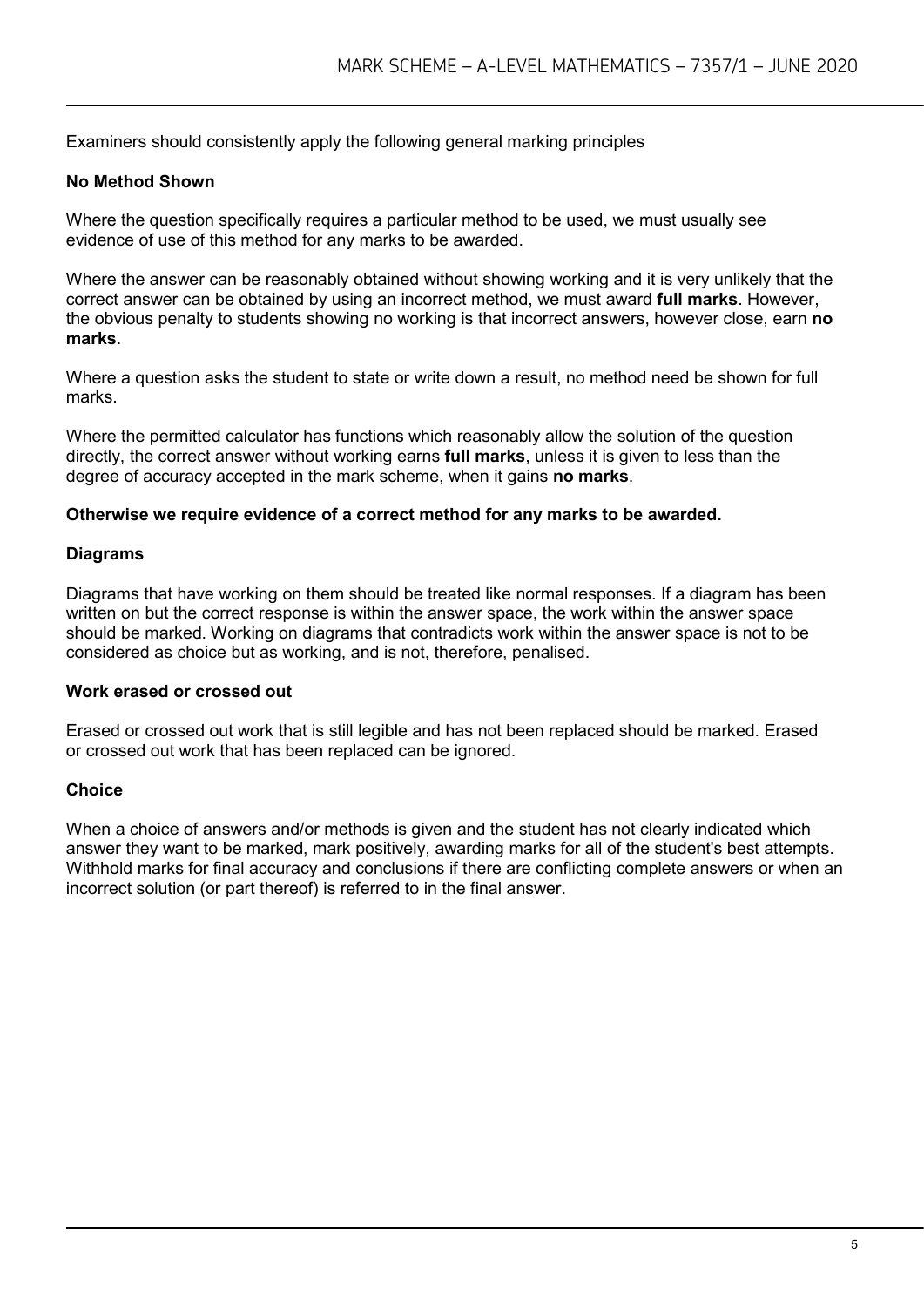| Q              | <b>Marking instructions</b> | <b>AO</b>        | <b>Marks</b> | <b>Typical solution</b> |
|----------------|-----------------------------|------------------|--------------|-------------------------|
| 1a             | Circles the correct answer  | 1.1 <sub>b</sub> | <b>B1</b>    | x                       |
|                | <b>Subtotal</b>             |                  |              |                         |
| 1 <sub>b</sub> | Circles the correct answer  | 1.1 <sub>b</sub> | <b>B1</b>    | 3                       |
|                | <b>Subtotal</b>             |                  |              |                         |
|                | <b>Question Total</b>       |                  | っ            |                         |

| w | <b>Marking instructions</b> | ΑO  | <b>Marks</b>   | <b>Typical solution</b> |
|---|-----------------------------|-----|----------------|-------------------------|
|   | Circles the correct answer  | 2.3 | R <sub>1</sub> | ∼                       |
|   | Total                       |     |                |                         |

| <b>Marking instructions</b> | <b>AO</b> | <b>Marks</b> | <b>Typical solution</b> |
|-----------------------------|-----------|--------------|-------------------------|
| Circles the correct answer  | 2.2a      | R1           |                         |
| Total                       |           |              |                         |

| Q    | <b>Marking instructions</b>                                                                                                                                                                       | <b>AO</b>        | <b>Marks</b>   | <b>Typical solution</b> |
|------|---------------------------------------------------------------------------------------------------------------------------------------------------------------------------------------------------|------------------|----------------|-------------------------|
| 4(a) | Sketches an inverted V shape<br>graph<br>Condone lack of symmetry                                                                                                                                 | 1.1a             | M <sub>1</sub> | (3, 4)                  |
|      | Sketches an inverted V shape in<br>the correct quadrants<br>Condone lack of symmetry or<br>absence of curve to the left of<br>$0, -2)$                                                            | 1.1 <sub>b</sub> | A <sub>1</sub> | (5, 0)                  |
|      | Correctly labels all three<br>intersections with coordinate<br>axis.<br>Accept the coordinates of each<br>point or $x$ values on $x$ axis and $y$<br>value on $y$ axis<br>Ignore any other values | 1.1 <sub>b</sub> | A <sub>1</sub> | (1, 0)<br>$(0, -2)$     |
|      | <b>Total</b>                                                                                                                                                                                      |                  | 3              |                         |
| 4(b) | Obtains at least one correct<br>critical value using a correct<br>method. Can be read off graph<br>or calculator<br>Condone use of equals or<br>incorrect inequality sign                         | 1.1a             | M <sub>1</sub> | 2 < x < 4               |
|      | Writes correct solution in a<br>correct form<br>Accept $x > 2$ , $x < 4$ or $(2, 4)$                                                                                                              | 1.1 <sub>b</sub> | A <sub>1</sub> |                         |
|      | <b>Subtotal</b>                                                                                                                                                                                   |                  | $\mathbf 2$    |                         |
|      | <b>Question Total</b>                                                                                                                                                                             |                  | 5              |                         |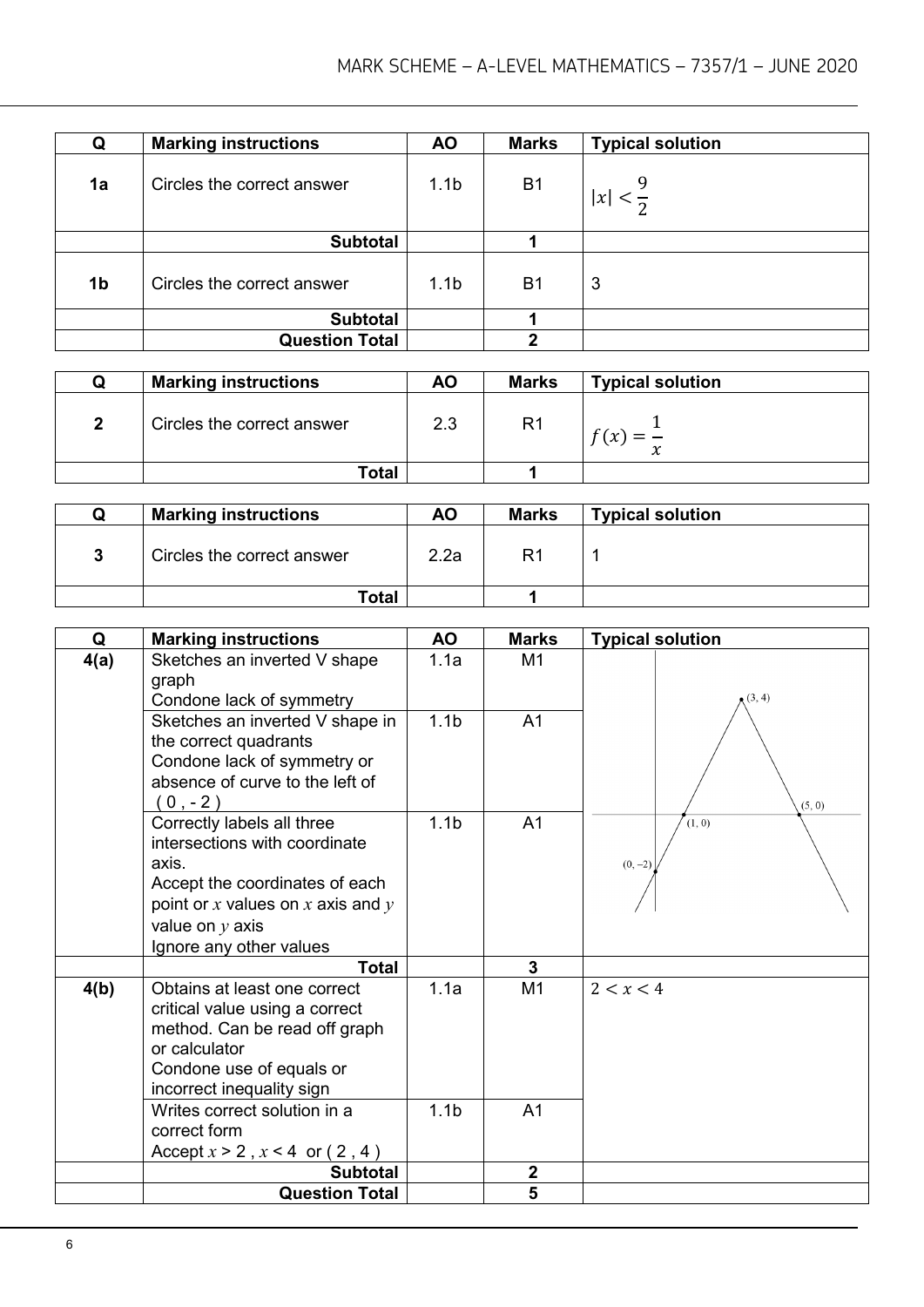| $2^{n+2}$<br>5<br>3.1a<br>M <sub>1</sub><br>Selects and begins to use a<br>3 <sup>n</sup><br>n<br>suitable method of proof.<br>$\mathbf{1}$<br>$\mathbf 0$<br>$\overline{4}$<br>4 > 1<br><b>Exhaustion:</b><br>$\overline{1}$<br>$\overline{3}$<br>8<br>8 > 3<br>Must check at least two correct<br>$\overline{2}$<br>9<br>16<br>16 > 9<br>values for n in the range $0 \le n < 4$<br>$\overline{3}$<br>27<br>32<br>32 > 27<br>and make at least two correct<br>comparisons. Comparisons are<br>implied by ticks/crosses or use of<br>such that $0 \le n \le 4$<br>true/false<br>Direct proof:<br>Takes logs to any base of both<br>sides and uses a law of logs<br>correctly once<br><b>Contradiction:</b><br>Must be clear they are attempting<br>contradiction with<br>"0 $\leq$ n < 4 and $2^{n+2} \leq 3^{n}$ "<br>assumed explicitly.<br>Condone strict inequality<br>2.1<br>R <sub>1</sub><br>Completes a reasoned<br>mathematical<br>argument, proving $2^{n+2}$ > $3^n$ when n<br>is an integer and<br>$0 \le n \le 4$ . Must include a fully<br>correct concluding statement which<br>refers to 'integer' or lists the four<br>integers<br>If using direct proof or contradiction<br>they must use the laws of logs<br>correctly to remove n from the<br>exponent. Condone use of equality | Q | <b>Marking instructions</b> | <b>AO</b> | <b>Marks</b> | <b>Typical solution</b>                                  |
|------------------------------------------------------------------------------------------------------------------------------------------------------------------------------------------------------------------------------------------------------------------------------------------------------------------------------------------------------------------------------------------------------------------------------------------------------------------------------------------------------------------------------------------------------------------------------------------------------------------------------------------------------------------------------------------------------------------------------------------------------------------------------------------------------------------------------------------------------------------------------------------------------------------------------------------------------------------------------------------------------------------------------------------------------------------------------------------------------------------------------------------------------------------------------------------------------------------------------------------------------------------------------------------------------|---|-----------------------------|-----------|--------------|----------------------------------------------------------|
|                                                                                                                                                                                                                                                                                                                                                                                                                                                                                                                                                                                                                                                                                                                                                                                                                                                                                                                                                                                                                                                                                                                                                                                                                                                                                                      |   |                             |           |              |                                                          |
|                                                                                                                                                                                                                                                                                                                                                                                                                                                                                                                                                                                                                                                                                                                                                                                                                                                                                                                                                                                                                                                                                                                                                                                                                                                                                                      |   |                             |           |              | Hence $2^{n+2}$ > 3 <sup>n</sup> for integer values of n |
| <b>Total</b><br>$\overline{2}$                                                                                                                                                                                                                                                                                                                                                                                                                                                                                                                                                                                                                                                                                                                                                                                                                                                                                                                                                                                                                                                                                                                                                                                                                                                                       |   | if direct proof used        |           |              |                                                          |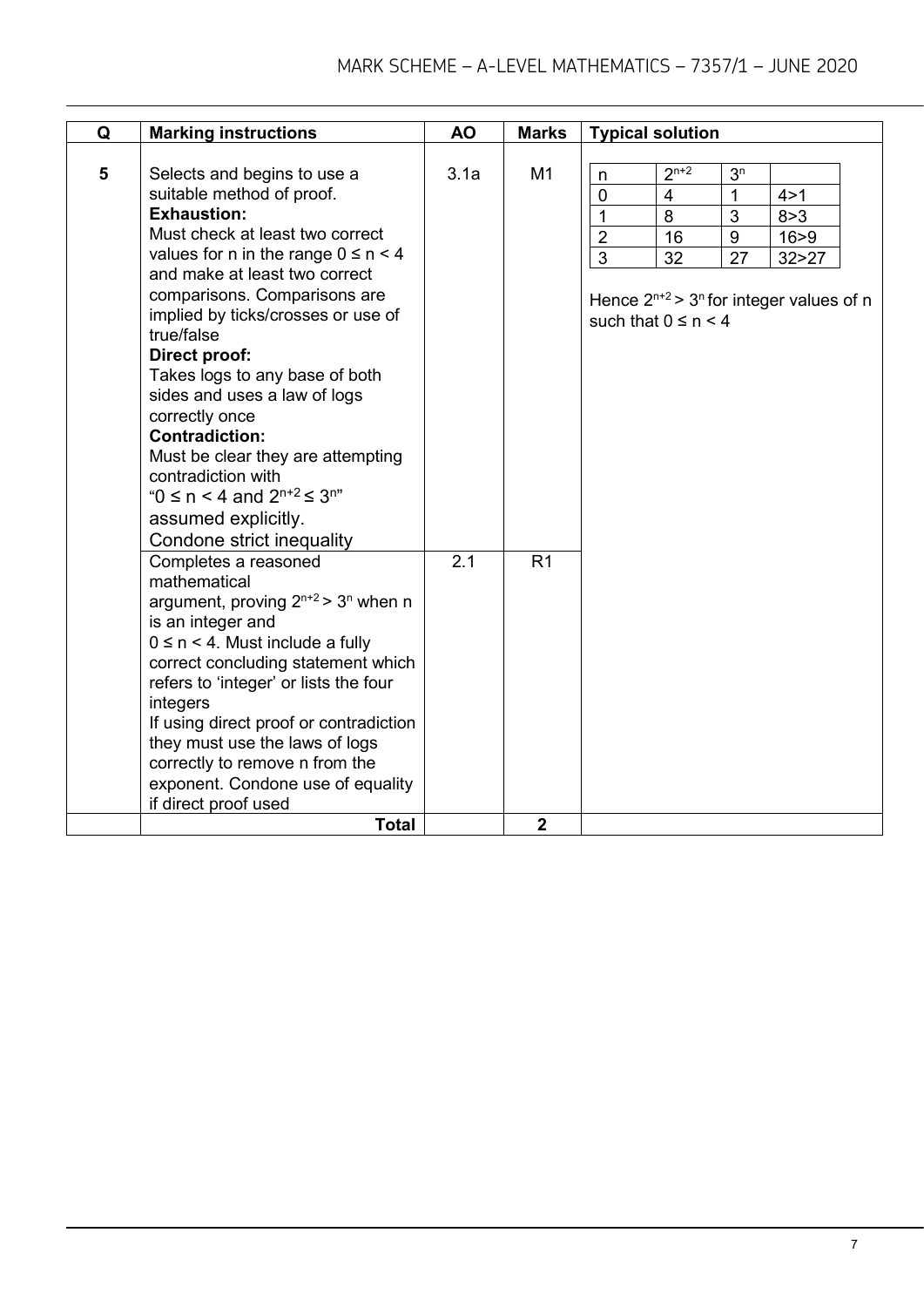| Q        | <b>Marking instructions</b>                                                                                                                                                                                                                                                    | <b>AO</b> | <b>Marks</b>     | <b>Typical solution</b>                                       |
|----------|--------------------------------------------------------------------------------------------------------------------------------------------------------------------------------------------------------------------------------------------------------------------------------|-----------|------------------|---------------------------------------------------------------|
|          |                                                                                                                                                                                                                                                                                |           |                  |                                                               |
| 6(a)(i)  | Explains that Tom's solution does<br>not include an arbitrary constant<br>Accept<br>Tom forgot the $+c$<br>There is no constant on the RHS                                                                                                                                     | 2.4       | E1               | Tom's solution has no constant of<br>integration              |
|          | <b>Subtotal</b>                                                                                                                                                                                                                                                                |           | 1                |                                                               |
| 6(a)(ii) | Explains that the constant is in the<br>wrong place<br><b>or</b><br>Explains that the $k$ should not be<br>there or that $k = 1$<br><b>or</b><br>Shows that differentiating does not<br>give $\frac{1}{r}$<br>or<br>The constant has been multiplied<br>instead of being added | 2.4       | E1               | Although there is a constant, it is in<br>the wrong place     |
|          | <b>or</b>                                                                                                                                                                                                                                                                      |           |                  |                                                               |
|          | It should be $\ln kx$ not $k \ln x$                                                                                                                                                                                                                                            |           |                  |                                                               |
|          | <b>Subtotal</b>                                                                                                                                                                                                                                                                |           | 1                |                                                               |
| 6(b)     | Rewrites $\ln Ax$ as $\ln A + \ln x$<br>Condone use of any letter for $A$ to<br>demonstrate the log rule used<br>Condone use of log without a<br>specified base                                                                                                                | 1.1a      | M1               | $\ln Ax = \ln A + \ln x$<br>This is equivalent as $c = \ln A$ |
|          | Deduces explicitly that $c = \ln A$<br>clearly demonstrating equivalence<br><b>OE</b>                                                                                                                                                                                          | 2.2a      | R <sub>1</sub>   |                                                               |
|          | <b>Subtotal</b>                                                                                                                                                                                                                                                                |           | $\boldsymbol{2}$ |                                                               |
|          | <b>Question Total</b>                                                                                                                                                                                                                                                          |           | 4                |                                                               |

| Q        | <b>Marking instructions</b>          | <b>AO</b>        | <b>Marks</b>   | <b>Typical solution</b> |
|----------|--------------------------------------|------------------|----------------|-------------------------|
| 7(a)(i)  | Substitutes 2 into formula correctly | 1.1a             | M1             | $u_2 = -1$              |
|          | to obtain $u_2 = -1$                 |                  |                |                         |
|          | PI by correct $u_3 = 2$              |                  |                | $u_3 = 2$               |
|          | Obtains correct $u_3 = 2$            | 1.1 <sub>b</sub> | A <sub>1</sub> |                         |
|          | and no further working resulting in  |                  |                |                         |
|          | a contradictory value for $u_3$      |                  |                |                         |
|          | <b>Subtotal</b>                      |                  | $\mathbf{2}$   |                         |
| 7(a)(ii) | Deduces correct $u_{50} = -1$        | 2.2a             | <b>B1</b>      | $u_{50} = -1$           |
|          | <b>Subtotal</b>                      |                  | 1              |                         |
| 7(b)     | Deduces correct $u_1 = -2$           | 2.2a             | <b>B1</b>      | $u_1 = -2$              |
|          | Accept any correct value             |                  |                |                         |
|          | eg $\sqrt{2}$ or $-\sqrt{2}$         |                  |                |                         |
|          | Condone if $+2$ seen                 |                  |                |                         |
|          | <b>Subtotal</b>                      |                  | 1              |                         |
|          | <b>Question Total</b>                |                  | 4              |                         |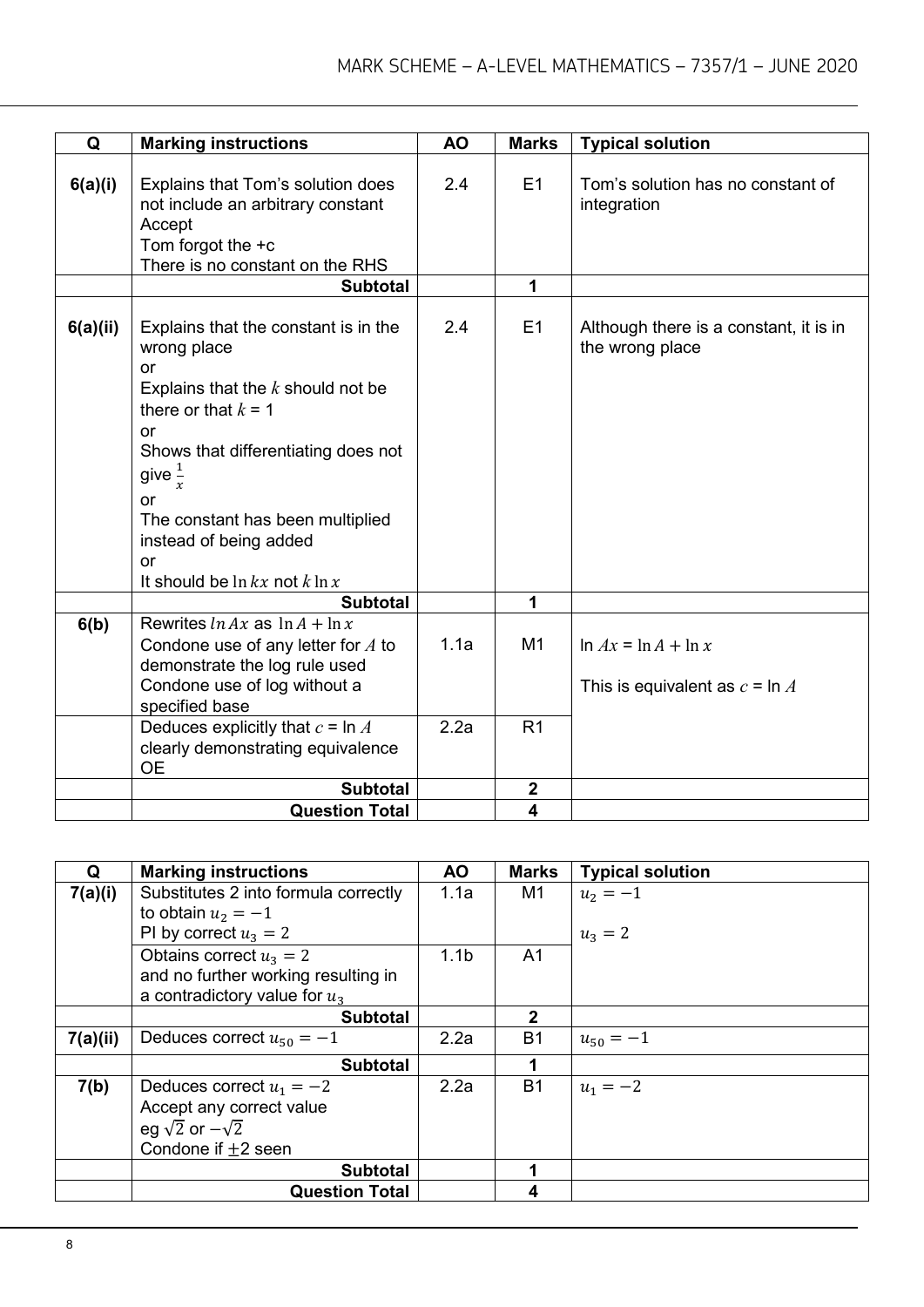| Q    | <b>Marking instructions</b>                                             | <b>AO</b>        | <b>Marks</b>            | <b>Typical solution</b>                                              |
|------|-------------------------------------------------------------------------|------------------|-------------------------|----------------------------------------------------------------------|
| 8(a) | Uses $sin = -1$ in the model to obtain                                  | 3.4              | M <sub>1</sub>          | $sin\left(\frac{2\pi(t+101.75)}{365}\right) = -1$                    |
|      | $-3.87 + 11.7$                                                          |                  |                         |                                                                      |
|      | If a t value is used then the sine                                      |                  |                         | $-3.87 + 11.7 = 7.83$                                                |
|      | must evaluate to -1<br><b>or</b>                                        |                  |                         | 7hours 50mins                                                        |
|      | Differentiates, sets the derivative                                     |                  |                         |                                                                      |
|      | equal to 0 and obtains a value for $t$                                  |                  |                         |                                                                      |
|      | which they substitute back into the                                     |                  |                         |                                                                      |
|      | formula                                                                 |                  |                         |                                                                      |
|      | Obtains correct answer                                                  | 3.2a             | A <sub>1</sub>          |                                                                      |
|      | Accept 470 minutes, $\frac{47}{6}$ or 7 $\frac{5}{6}$ hours             |                  |                         |                                                                      |
|      | <b>Subtotal</b>                                                         |                  | $\overline{\mathbf{2}}$ |                                                                      |
|      |                                                                         |                  |                         |                                                                      |
| 8(b) | Uses model to form equation or                                          | 3.4              | M1                      | $3.87 \sin \left( \frac{2\pi (t + 101.75)}{365} \right) + 11.7 = 14$ |
|      | inequality with $H = 14$                                                |                  |                         |                                                                      |
|      | Condone incorrect inequality<br>Solves equation to obtain at least      | 1.1 <sub>b</sub> | A <sub>1</sub>          | $t = 300.22$ or $t = 408.77$                                         |
|      | two correct values of t                                                 |                  |                         |                                                                      |
|      | Can be rounded or truncated                                             |                  |                         | $408 - 300 = 108$                                                    |
|      | Eg -64.77, 43.779, 300.22, 408.77                                       |                  |                         |                                                                      |
|      | Subtracts an appropriate pair of t                                      | 3.2a             | A <sub>1</sub>          |                                                                      |
|      | values to obtain number of                                              |                  |                         |                                                                      |
|      | consecutive days                                                        |                  |                         |                                                                      |
|      | Condone any rounding to the<br>nearest whole number or truncation       |                  |                         |                                                                      |
|      | of their pair of values                                                 |                  |                         |                                                                      |
|      | Accept 109 or 107                                                       |                  |                         |                                                                      |
|      | Alternative method =                                                    |                  |                         |                                                                      |
|      | $43 + (365 - 300) = 108$                                                |                  |                         |                                                                      |
|      | <b>Subtotal</b>                                                         |                  | 3                       |                                                                      |
|      |                                                                         | 3.3              | M <sub>1</sub>          | Sofia's refinement would increase                                    |
| 8(c) | Explains that Sofia's refinement<br>would increase the amplitude of the |                  |                         | the range of the graph                                               |
|      | graph                                                                   |                  |                         |                                                                      |
|      | Accept                                                                  |                  |                         | Sofia's graph suggests this is not the                               |
|      | The range of the graph would                                            |                  |                         | case, so the refinement is not                                       |
|      | increase                                                                |                  |                         | appropriate                                                          |
|      | It would increase the fluctuation of                                    |                  |                         |                                                                      |
|      | the graph                                                               |                  |                         |                                                                      |
|      | Explains that Sofia's refinement is                                     | 3.5c             | A <sub>1</sub>          |                                                                      |
|      | not appropriate as her data/graph                                       |                  |                         |                                                                      |
|      | suggests a lower amplitude OE                                           |                  |                         |                                                                      |
|      | <b>Subtotal</b>                                                         |                  | $\boldsymbol{2}$        |                                                                      |
|      | <b>Question Total</b>                                                   |                  | $\overline{7}$          |                                                                      |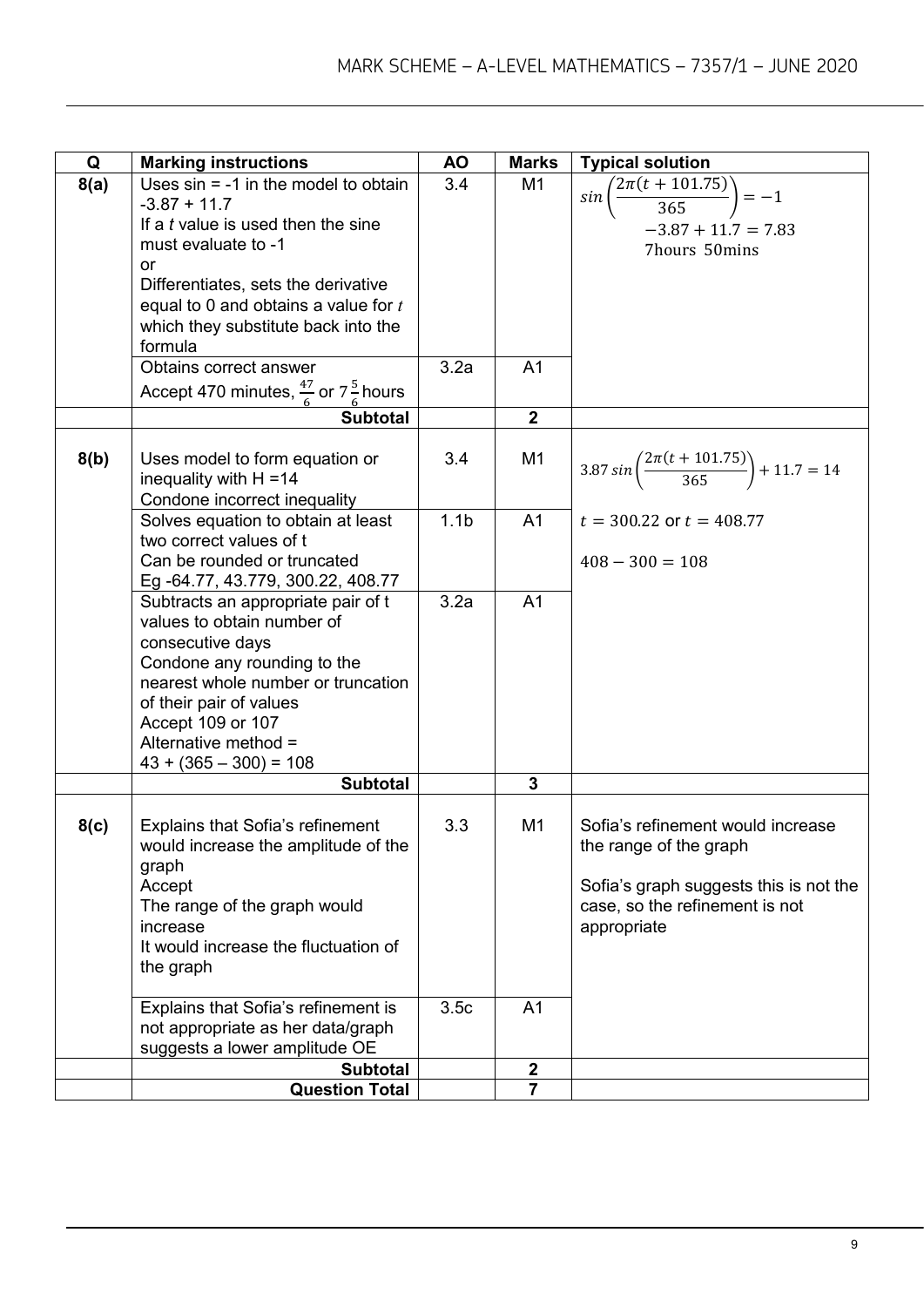| Q        | <b>Marking instructions</b>                                                                       | <b>AO</b>        | <b>Marks</b>   |                                                                                          |
|----------|---------------------------------------------------------------------------------------------------|------------------|----------------|------------------------------------------------------------------------------------------|
|          |                                                                                                   |                  |                | <b>Typical solution</b>                                                                  |
| 9(a)(i)  | Deduces an appropriate value for $x$<br>and substitutes into at least one                         | 2.2a             | M1             | $\frac{2x^2 + x}{(x+1)(x+2)^2} \equiv \frac{1}{x+1} - \frac{6}{(x+2)^2}$                 |
|          | side of the given identity                                                                        |                  |                |                                                                                          |
|          | Any value of $x \neq -2, -1$                                                                      |                  |                | Let $x = 0 \Rightarrow LHS = 0$                                                          |
|          | Shows that LHS≠RHS<br>and concludes that Chloe's answer<br>must be incorrect                      | 2.1              | R <sub>1</sub> | $RHS = \frac{1}{1} - \frac{6}{4} = -\frac{1}{2} \neq 0$                                  |
|          | Accept                                                                                            |                  |                | ∴Chloe's answer must be incorrect                                                        |
|          | $\frac{2x^2 + x}{(x+1)(x+2)^2} \neq \frac{1}{x+1} - \frac{6}{(x+2)^2}$                            |                  |                |                                                                                          |
|          | <b>Subtotal</b>                                                                                   |                  | $\mathbf{2}$   |                                                                                          |
| 9(a)(ii) | Explains that Chloe should have<br>included an additional term with<br>$x + 2$ in the denominator | 2.3              | E1             | Chloe should have included $\frac{c}{x+2}$                                               |
|          | or                                                                                                |                  |                |                                                                                          |
|          | Explains that Chloe should have<br>included $(Bx + C)$ as the numerator                           |                  |                |                                                                                          |
|          | for $(x + 2)^2$                                                                                   |                  |                |                                                                                          |
|          | <b>Subtotal</b>                                                                                   |                  | 1              |                                                                                          |
|          |                                                                                                   |                  |                |                                                                                          |
| 9(b)     | Writes an identity of the correct                                                                 | 1.1a             | M <sub>1</sub> | $\frac{2x^2 + x}{(x+1)(x+2)^2} \equiv \frac{A}{x+1} + \frac{B}{x+2} + \frac{C}{(x+2)^2}$ |
|          | form                                                                                              |                  |                |                                                                                          |
|          | Condone use of equals signs                                                                       |                  |                | $2x^2 + x \equiv A(x+2)^2 + B(x+1)(x+2) + C(x+1)$                                        |
|          | Uses a suitable method to obtain<br>all three of 'their' constants.                               | 3.1a             | M <sub>1</sub> |                                                                                          |
|          | For example by substituting or                                                                    |                  |                | $x = -1 \Rightarrow A = 1$                                                               |
|          | comparing coefficients                                                                            |                  |                | $x = -2 \Rightarrow C = -6$                                                              |
|          | Only award the M1 if the identity                                                                 |                  |                | $x^2$ : A + B = 2 $\Rightarrow$ B = 1                                                    |
|          | used results from correctly                                                                       |                  |                |                                                                                          |
|          | removing fractions from 'their'                                                                   |                  |                |                                                                                          |
|          | chosen partial fraction form<br>Obtains any two correct constants                                 | 1.1 <sub>b</sub> | A <sub>1</sub> | $\frac{2x^2 + x}{(x+1)(x+2)^2} \equiv \frac{1}{x+1} + \frac{1}{x+2} - \frac{6}{(x+2)^2}$ |
|          | If $Bx + C$ is used, then $B = 1$ and                                                             |                  |                |                                                                                          |
|          | $C = -4$                                                                                          |                  |                |                                                                                          |
|          | Obtains all three correct values for                                                              | 1.1 <sub>b</sub> | A1             |                                                                                          |
|          | the constant numerators                                                                           |                  |                |                                                                                          |
|          | <b>Subtotal</b>                                                                                   |                  | 4              |                                                                                          |
|          | <b>Question Total</b>                                                                             |                  | $\overline{7}$ |                                                                                          |
|          |                                                                                                   |                  |                |                                                                                          |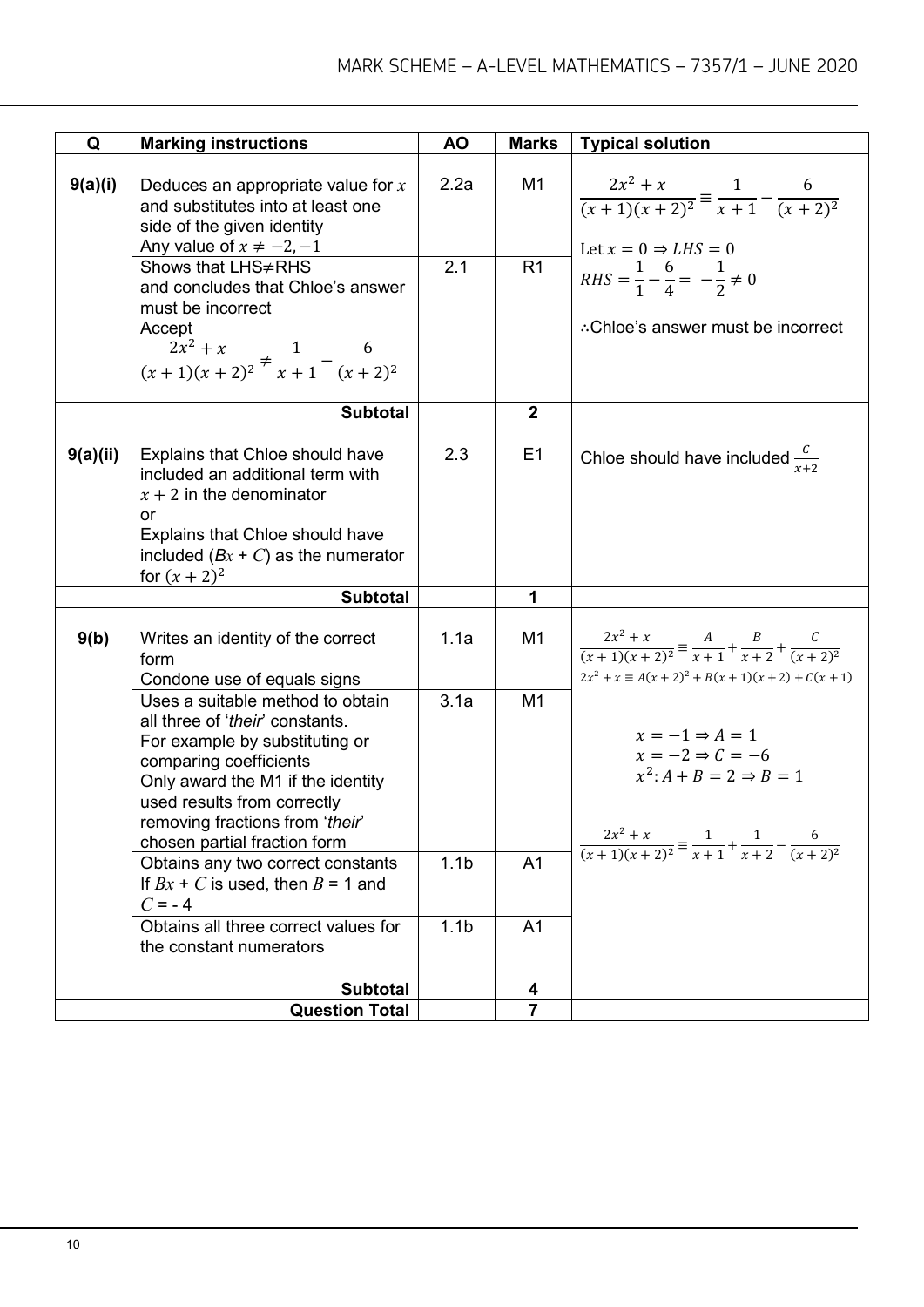| Q          | <b>Marking instructions</b>                                                                                                                                                                                                                                                                                                                                                                              | <b>AO</b>        | <b>Marks</b>   | <b>Typical solution</b>                                                                                                                     |
|------------|----------------------------------------------------------------------------------------------------------------------------------------------------------------------------------------------------------------------------------------------------------------------------------------------------------------------------------------------------------------------------------------------------------|------------------|----------------|---------------------------------------------------------------------------------------------------------------------------------------------|
|            | Obtains correct first term                                                                                                                                                                                                                                                                                                                                                                               |                  | <b>B1</b>      | 21                                                                                                                                          |
| 10(a)(i)   | <b>Subtotal</b>                                                                                                                                                                                                                                                                                                                                                                                          | 1.1 <sub>b</sub> | 1              |                                                                                                                                             |
| 10(a)(ii)  | Obtains correct common<br>difference                                                                                                                                                                                                                                                                                                                                                                     | 1.1 <sub>b</sub> | <b>B1</b>      | 4                                                                                                                                           |
|            | <b>Subtotal</b>                                                                                                                                                                                                                                                                                                                                                                                          |                  | 1              |                                                                                                                                             |
| 10(a)(iii) | Obtains correct number of terms<br><b>Subtotal</b>                                                                                                                                                                                                                                                                                                                                                       | 1.1 <sub>b</sub> | <b>B1</b><br>1 | 16                                                                                                                                          |
| 10(b)(i)   | Finds or uses at least one of the<br>first term, the common difference,<br>the last term or the number of<br>terms correctly<br><b>or</b><br>Expresses given series as a<br>difference of two series using<br>$n=1$ to 100 and $n=1$ to 9. Either<br>100<br>$\sum_{r=0}^{100} (br + c) - \sum_{r=0}^{n=9} (br + c)$<br>$\overline{n=1}$<br>or<br>$b\sum_{n=1}^{100} r + 100c - b\sum_{n=1}^{100} r - 9c$ | 1.1 <sub>b</sub> | <b>B1</b>      | $n = 91$<br>$a = 10b + c$<br>$d = b$<br>$L = 100b + c$<br>91<br>$\frac{51}{2}(2(10b+c)+90b)=7735$<br>$91(55b + c) = 7735$<br>$55b + c = 85$ |
|            | Forms an equation in terms of $b$<br>and $c$ for the sum of n terms using<br>'their' first term, 'their' number of<br>terms and either 'their' common<br>difference or 'their' last term<br>Alternative<br>100<br>$\frac{1}{2}$ [2b + 2c + 99b]<br>$-\frac{9}{2}[2b+2c+8b]$                                                                                                                              | 3.1a             | M <sub>1</sub> |                                                                                                                                             |
|            | Obtains correct equation<br><b>ACF</b><br>Alternative<br>$5050b + 100c - 45b - 9c = 7735$<br>or $5005b + 91c = 7735$                                                                                                                                                                                                                                                                                     | 1.1 <sub>b</sub> | A <sub>1</sub> |                                                                                                                                             |
|            | Completes rigorous argument to<br>show the required result.<br>This must include at least one<br>single step of correct working<br>between the initial correct formula<br>and the given answer AG                                                                                                                                                                                                        | 2.1              | R <sub>1</sub> |                                                                                                                                             |
|            | <b>Subtotal</b>                                                                                                                                                                                                                                                                                                                                                                                          |                  | 4              |                                                                                                                                             |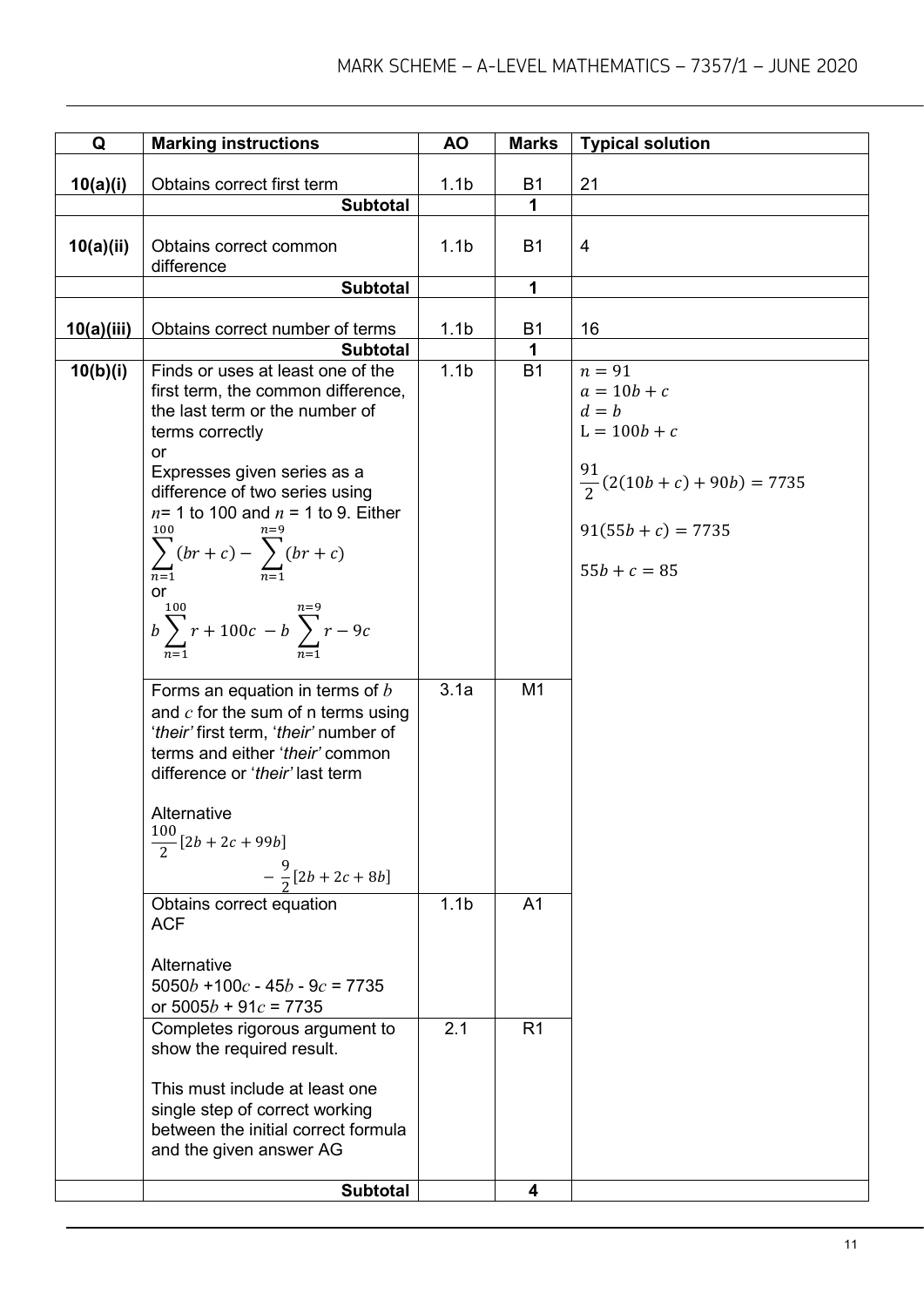| 10(b)(ii) | Uses or writes down<br>$a + 39d$ or $a + d$ with 'their'<br>expressions for $a$ and $d$<br>Must be in terms of $b$ and $c$                                                                                                                                               | 3.1a                     | <b>B1</b>                        | $4(11b + c) = 49b + c$<br>$5b - 3c = 0$ |
|-----------|--------------------------------------------------------------------------------------------------------------------------------------------------------------------------------------------------------------------------------------------------------------------------|--------------------------|----------------------------------|-----------------------------------------|
|           | Uses 'their' $a + 39d$ and $a + d$<br>consistently to form 'their'<br>equation $u_{40} = 4u_2$ in terms of b<br>and $c$ .<br>Condone use of $50b + c$ for the<br>fortieth term<br>Condone $11b + c = 4(49b + c)$<br>OE with 'their' $a$ and $d$ in terms of<br>b and $c$ | 1.1a                     | M <sub>1</sub>                   | $b = 1.5$<br>$c = 2.5$                  |
|           | Solves $55b + c = 85$ with 'their'<br>other equation involving $b$ and $c$<br>PI by obtaining correct values of $b$<br>and c<br>or<br>Obtains $b = -12.75$ and $c = 786.25$<br>from using $11b + c = 4(49b + c)$<br>Obtains correct values of $b$ and $c$                | 1.1a<br>1.1 <sub>b</sub> | M <sub>1</sub><br>A <sub>1</sub> |                                         |
|           | <b>Subtotal</b>                                                                                                                                                                                                                                                          |                          | 4                                |                                         |
|           | <b>Question Total</b>                                                                                                                                                                                                                                                    |                          | 11                               |                                         |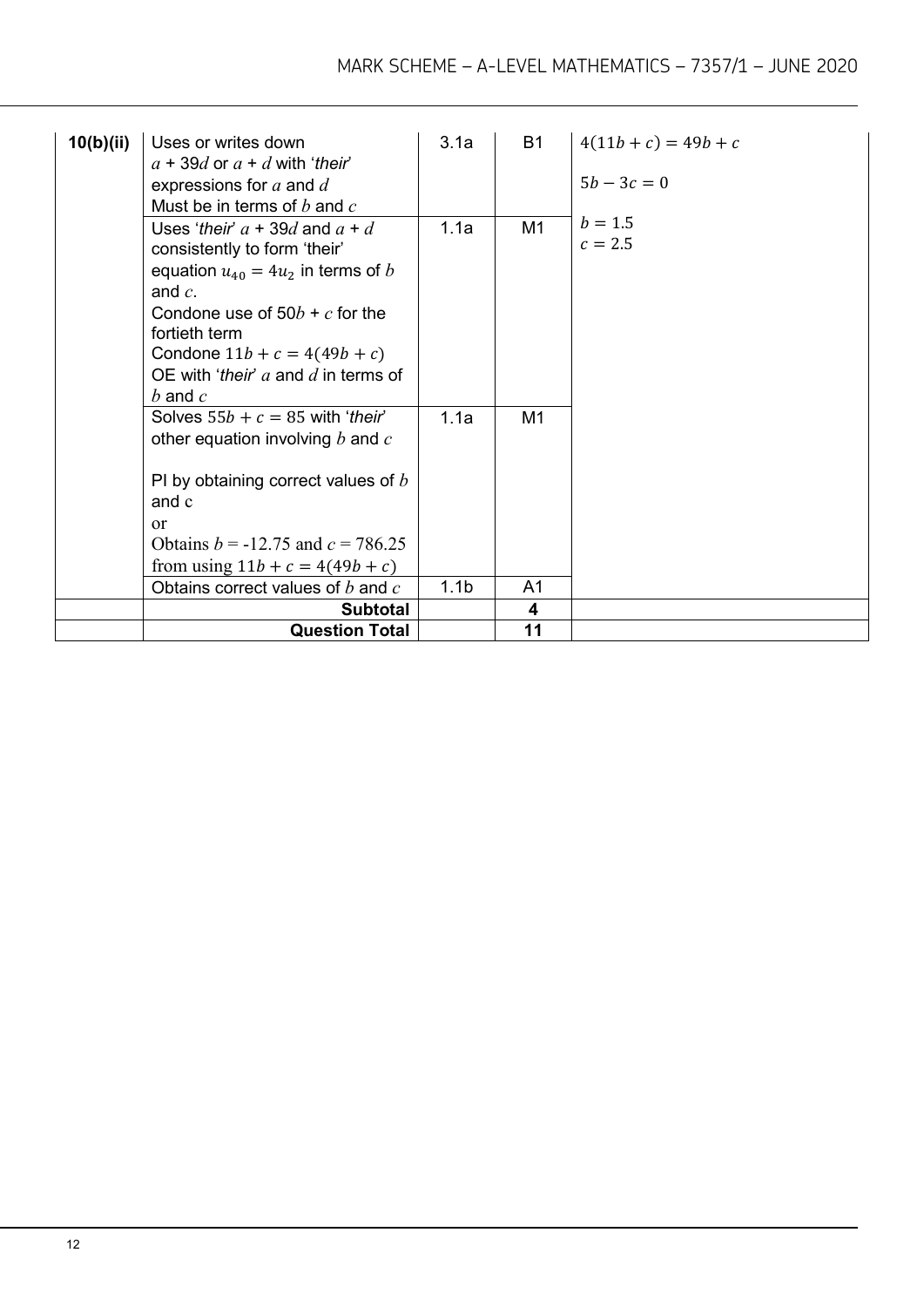| Q         | <b>Marking Instructions</b>                           | AO               | <b>Marks</b>   | <b>Typical Solution</b>                               |
|-----------|-------------------------------------------------------|------------------|----------------|-------------------------------------------------------|
| 11(a)     | Evaluates $f(1)$ and $f(6)$ using                     | 1.1a             | M1             | $f(1) = 1.945910149$                                  |
|           | exact logs or decimals                                |                  |                | $f(6) = 0.69314718$                                   |
|           | Award if seen embedded in                             |                  |                | A = $\frac{5}{2}$ (1.9459+0.6931)                     |
|           | calculations using more than one                      |                  |                |                                                       |
|           | trapezium                                             |                  |                | $= 6.5976$                                            |
|           | Evaluates an approximate value                        | 1.1 <sub>b</sub> | A <sub>1</sub> | $=6.60$ cm <sup>2</sup>                               |
|           | of the area of R                                      |                  |                |                                                       |
|           | <b>AWRT 6.60</b>                                      |                  |                |                                                       |
|           | Condone omission of units                             |                  |                |                                                       |
|           | <b>Subtotal</b>                                       |                  | $\mathbf{2}$   |                                                       |
| 11(b)     | Writes or uses the six ordinates                      | 1.1 <sub>b</sub> | <b>B1</b>      | f(x)<br>X                                             |
|           | as ln 7, ln 6, ln 5, ln 4, ln 3 ln 2                  |                  |                | 1.9459<br>1                                           |
|           | or                                                    |                  |                |                                                       |
|           | Obtains the values of the correct                     |                  |                | $\overline{2}$<br>1.7918                              |
|           | six ordinates in decimal form                         |                  |                | 3<br>1.6094                                           |
|           | Uses the correct formula for the                      | 1.1a             | M1             | 4<br>1.3863                                           |
|           | trapezium rule with their six                         |                  |                | 5<br>1.0986                                           |
|           | ordinates and $h = 1$                                 |                  |                | 6<br>0.6931                                           |
|           | Award this mark if seven                              |                  |                | Area = $\frac{1}{2}$ x1x(1.9459+0.6931+2              |
|           | ordinates used with $h=\frac{5}{6}$                   |                  |                |                                                       |
|           | Answer for seven = $7.2145648$                        |                  |                | $(1.7918+1.6094+1.3863+1.0986))$                      |
|           | Evaluates an approximate value                        | 1.1 <sub>b</sub> | A <sub>1</sub> |                                                       |
|           | for the area of R.                                    |                  |                | Area= $7.205633$ cm <sup>2</sup>                      |
|           | Must have used six ordinates                          |                  |                |                                                       |
|           | <b>AWRT 7.2</b>                                       |                  |                | Volume of Shape B<br>$= 4 \times 7.205633 \times 0.2$ |
|           | PI by correct final answer                            |                  |                | $=5.7645$ cm <sup>3</sup>                             |
|           | Forms an expression for the mass                      | 3.1 <sub>b</sub> | M1             |                                                       |
|           | of either one section or all four                     |                  |                | Mass of Shape $B =$                                   |
|           | sections using 'their' area and                       |                  |                | 5.7645cm <sup>3</sup> x 10.5 g/cm <sup>3</sup>        |
|           | consistent units                                      |                  |                | $=60.52731$ g                                         |
|           | PI by correct final answer                            |                  |                | $= 61 g$                                              |
|           | Obtains an approximate value for                      | 3.2a             | A <sub>1</sub> |                                                       |
|           | the correct mass of Shape B                           |                  |                |                                                       |
|           | Must state units                                      |                  |                |                                                       |
|           | If seven ordinates used this mark                     |                  |                |                                                       |
|           | can be awarded as answer would                        |                  |                |                                                       |
|           | be $61g$                                              |                  |                |                                                       |
|           | CAO                                                   |                  |                |                                                       |
|           | <b>Subtotal</b>                                       |                  | 5              |                                                       |
| 11(c)(i)  | Explains that the trapezia are all<br>below the curve | 3.5a             | E1             | The trapezia are all below the curve                  |
|           | <b>or</b>                                             |                  |                |                                                       |
|           | Explains that the curve is concave                    |                  |                |                                                       |
|           | or                                                    |                  |                |                                                       |
|           | Draws a diagram and indicates                         |                  |                |                                                       |
|           | the gaps                                              |                  |                |                                                       |
|           | <b>Subtotal</b>                                       |                  | 1              |                                                       |
| 11(c)(ii) | Explains that numbers have been                       | 3.5a             | E1             | Numbers in the calculation have                       |
|           | rounded                                               |                  |                | been rounded                                          |
|           | <b>Subtotal</b>                                       |                  | 1              |                                                       |
|           | <b>Question Total</b>                                 |                  | 9              |                                                       |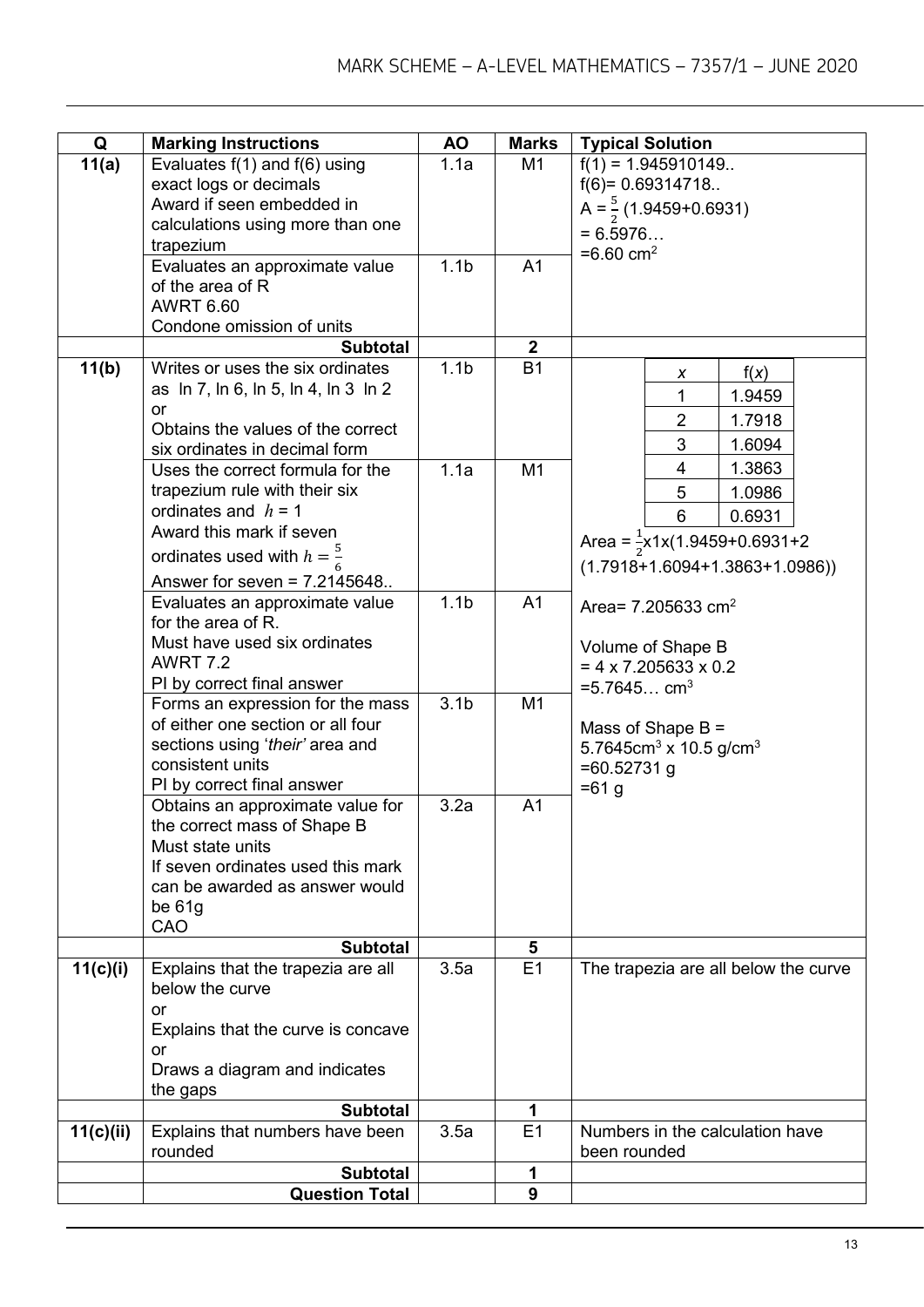| Q         | <b>Marking instructions</b>                                                                                                                         | <b>AO</b>        | <b>Marks</b>     | <b>Typical solution</b>                                                                                                       |
|-----------|-----------------------------------------------------------------------------------------------------------------------------------------------------|------------------|------------------|-------------------------------------------------------------------------------------------------------------------------------|
| 12(a)     | Substitutes $x = \sqrt{3}$ and $y = \frac{\pi}{6}$ to<br>obtain an equation or an<br>expression for A                                               | 1.1a             | M <sub>1</sub>   | $(\sqrt{3})^3 \sin{\frac{\pi}{6}} + \cos{\frac{\pi}{6}} = A\sqrt{3}$                                                          |
|           | Completes argument to show<br>$A = 2$<br>Must clearly show use of<br>$cos \frac{\pi}{6} = \frac{\sqrt{3}}{2}$ and $sin \frac{\pi}{6} = \frac{1}{2}$ | 2.1              | R1               | $\frac{3\sqrt{3}}{2} + \frac{\sqrt{3}}{2} = A\sqrt{3}$<br>$\frac{3}{2} + \frac{1}{2} = A$                                     |
|           | AG                                                                                                                                                  |                  |                  | $A = 2$                                                                                                                       |
|           | <b>Subtotal</b>                                                                                                                                     |                  | $\boldsymbol{2}$ |                                                                                                                               |
| 12(b)(i)  | Uses implicit differentiation<br>correctly at least once with sight<br>of sin $y \frac{dy}{dx}$ or cos $y \frac{dy}{dx}$<br>Condone sign error      | 3.1a             | M <sub>1</sub>   | $3x^2 \sin y + x^3 \cos y \frac{dy}{dx} - \sin y \frac{dy}{dx} = 2$<br>$\frac{dy}{dx}(x^3 \cos y - \sin y) = 2 - 3x^2 \sin y$ |
|           | Uses product rule with sight of<br>$Px^2 \sin y \pm x^3 \cos y \frac{dy}{dx}$<br>Condone omission of $\frac{dy}{dx}$                                | 3.1a             | M <sub>1</sub>   | $\frac{dy}{dx} = \frac{2 - 3x^2 \sin y}{x^3 \cos y - \sin y}$                                                                 |
|           | Obtains equation of the form<br>$Px^2 \sin y \pm x^3 \cos y \frac{dy}{dx}$<br>$\pm \sin y \frac{dy}{dx} = 2$                                        | 1.1 <sub>b</sub> | A <sub>1</sub>   |                                                                                                                               |
|           | Obtains completely correct<br>equation                                                                                                              | 1.1 <sub>b</sub> | A <sub>1</sub>   |                                                                                                                               |
|           | Isolates $\frac{dy}{dx}$ terms and factorises<br>to complete rigorous argument<br>with no slips to show the given<br>result<br>AG                   | 2.1              | R <sub>1</sub>   |                                                                                                                               |
|           | <b>Subtotal</b>                                                                                                                                     |                  | 5                |                                                                                                                               |
| 12(b)(ii) | Substitutes $x = \sqrt{3}$ and $y = \frac{\pi}{6}$<br>to obtain an expression for the<br>gradient                                                   | 1.1a             | M <sub>1</sub>   | $\frac{dy}{dx} = \frac{2 - 3(\sqrt{3})^2 \sin{\frac{\pi}{6}}}{(\sqrt{3})^3 \cos{\frac{\pi}{6}} - \sin{\frac{\pi}{6}}}$        |
|           | Obtains correct gradient of $-\frac{5}{6}$<br><b>OE</b>                                                                                             | 1.1 <sub>b</sub> | A <sub>1</sub>   | $=-\frac{5}{8}$                                                                                                               |
|           | <b>Subtotal</b>                                                                                                                                     |                  | $\boldsymbol{2}$ |                                                                                                                               |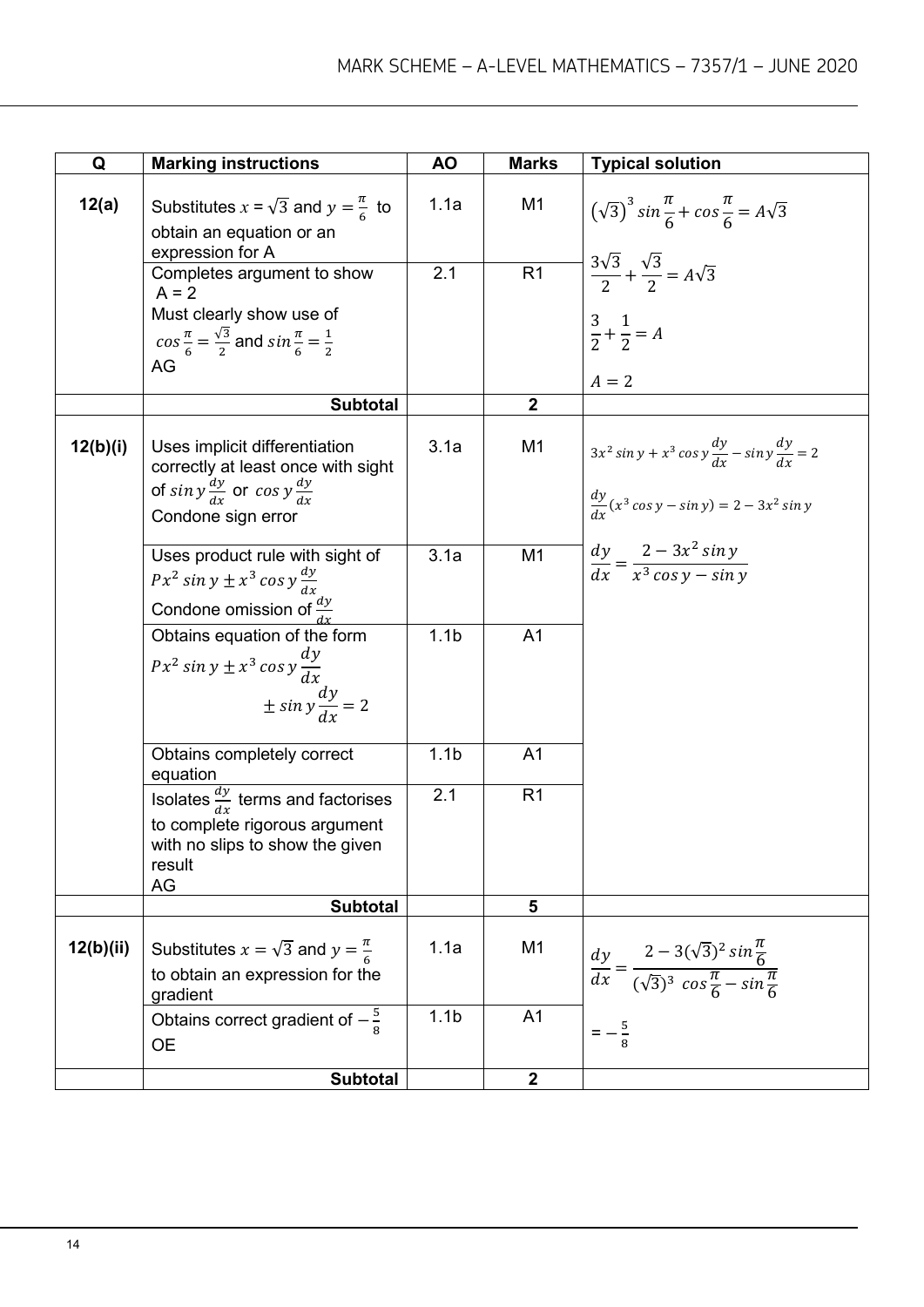| 12(b)(iii) | Forms equation for the tangent                                                                                                            | 3.1a             | M <sub>1</sub> | $y - \frac{\pi}{6} = -\frac{5}{8}(x - \sqrt{3})$ |
|------------|-------------------------------------------------------------------------------------------------------------------------------------------|------------------|----------------|--------------------------------------------------|
|            | (condone normal) at P using<br>'their' gradient and $(\sqrt{3}, \frac{\pi}{6})$ ACF                                                       |                  |                |                                                  |
|            | or                                                                                                                                        |                  |                |                                                  |
|            | Writes the equation as<br>$y = mx + c$ using 'their' gradient                                                                             |                  |                | $0 - \frac{\pi}{6} = -\frac{5}{8}(x - \sqrt{3})$ |
|            | of tangent (condone normal)                                                                                                               |                  |                |                                                  |
|            | and substitutes $(\sqrt{3}, \frac{\pi}{6})$ to obtain<br>an equation in $c$                                                               |                  |                | $x = \sqrt{3} + \frac{4\pi}{15}$                 |
|            | PI by correct exact value for $x$                                                                                                         |                  |                |                                                  |
|            | Obtains fully correct equation for<br>the 'their' tangent at P ACF                                                                        | 1.1 <sub>b</sub> | A1F            |                                                  |
|            | Note $c = \frac{5\sqrt{3}}{8} + \frac{\pi}{6}$ or $c = 1.606$ .                                                                           |                  |                |                                                  |
|            | Follow through 'their' gradient of<br>tangent from 12(b)(ii) must be to<br>at least 3 dp                                                  |                  |                |                                                  |
|            | Substitutes $y = 0$ into 'their'<br>tangent (condone normal)<br>equation and solves to find the<br>x coordinate of $Q$<br>Accept decimals | 3.1a             | M1             |                                                  |
|            | Obtains $x = \sqrt{3} + \frac{4\pi}{15}$                                                                                                  | 1.1 <sub>b</sub> | A <sub>1</sub> |                                                  |
|            | OE must be exact form                                                                                                                     |                  |                |                                                  |
|            | Eg $x = \frac{8}{5}(\frac{5\sqrt{3}}{8} + \frac{\pi}{6})$                                                                                 |                  |                |                                                  |
|            | <b>Subtotal</b>                                                                                                                           |                  | 4              |                                                  |
|            | <b>Question Total</b>                                                                                                                     |                  | 13             |                                                  |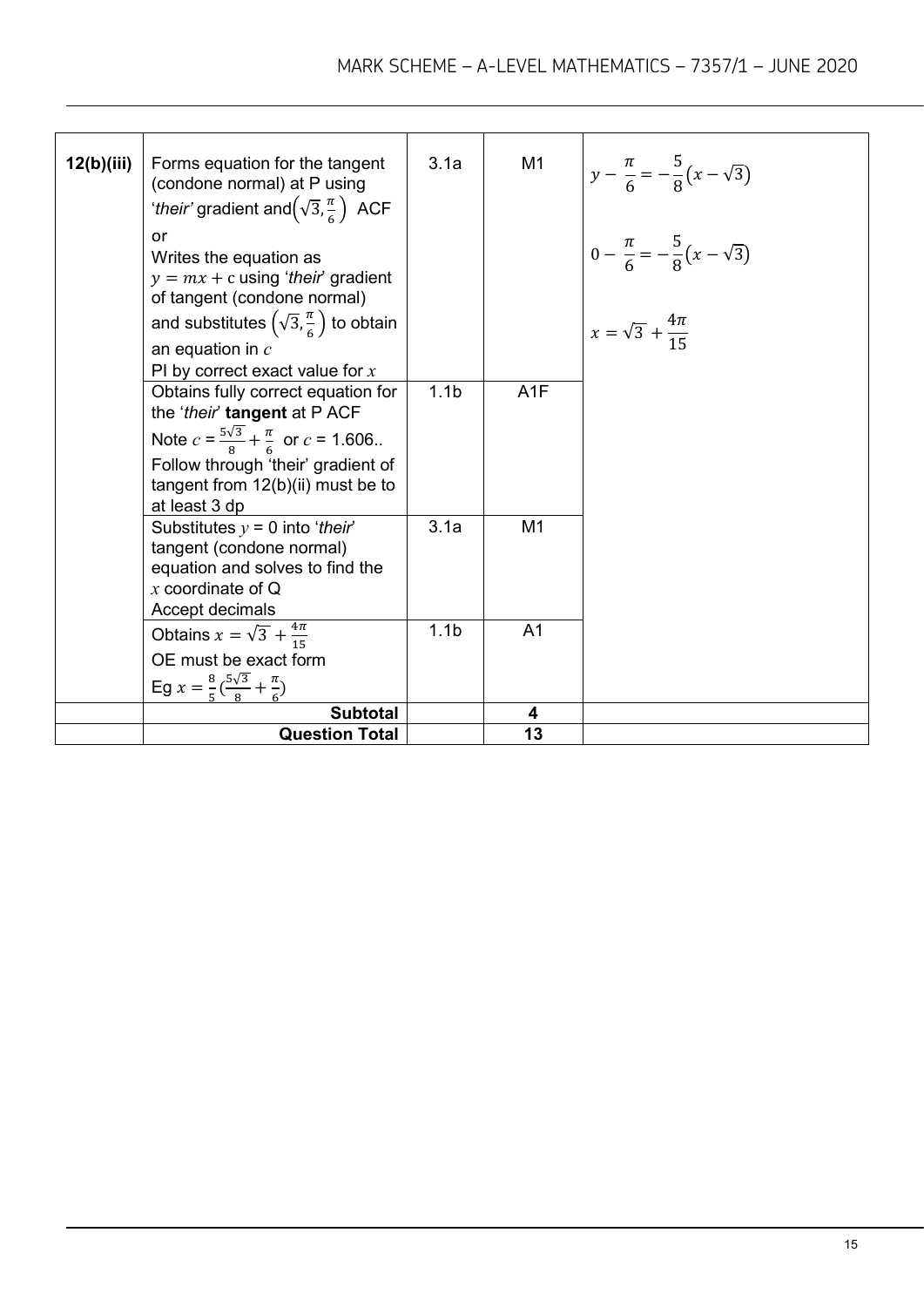| Q         | <b>Marking instructions</b>                                                                                                                                                                                                                                       | <b>AO</b>        | <b>Marks</b>     | <b>Typical solution</b>                                                               |
|-----------|-------------------------------------------------------------------------------------------------------------------------------------------------------------------------------------------------------------------------------------------------------------------|------------------|------------------|---------------------------------------------------------------------------------------|
| 13(a)(i)  | Rearranges to make $x$ the<br>subject by isolating $x$ terms<br><b>or</b><br>Swaps $x$ and $y$ and isolates $y$<br>terms                                                                                                                                          | 1.1a             | M1               | $y=\frac{2x+3}{x-2}$<br>$xy - 2y = 2x + 3$<br>$xy - 2x = 2y + 3$<br>$x(y-2) = 2y + 3$ |
|           | Obtains correct rearrangement<br>and factorises<br>ACF PI by final correct answer                                                                                                                                                                                 | 1.1 <sub>b</sub> | A1               | $x=\frac{2y+3}{y-2}$<br>$f^{-1}(x) = \frac{2x+3}{x-2} x \neq 2$                       |
|           | Obtains $f^{-1}(x)$ and states<br>domain<br>Must use fully correct notation                                                                                                                                                                                       | 2.5              | R <sub>1</sub>   |                                                                                       |
|           | <b>Subtotal</b>                                                                                                                                                                                                                                                   |                  | $\mathbf{3}$     |                                                                                       |
| 13(a)(ii) | Obtains any valid expression in<br>x for $ff(x)$<br>Can be left unsimplified ISW                                                                                                                                                                                  | 1.1 <sub>b</sub> | <b>B1</b>        | $ff(x) = x$                                                                           |
|           | <b>Subtotal</b>                                                                                                                                                                                                                                                   |                  | 1                |                                                                                       |
| 13(b)(i)  | Deduces the greatest value of<br>g by evaluating $g(4)$                                                                                                                                                                                                           | 2.2a             | <b>B1</b>        | $g(4) = 6$                                                                            |
|           | Obtains the minimum value of $g$                                                                                                                                                                                                                                  | 3.1a             | <b>B1</b>        | Vertex at (1.25, -1.5625)                                                             |
|           | States the range using their<br>finite greatest value and finite<br>minimum value using set<br>notation or interval notation<br>Accept $[-1.5625, 6]$ in interval<br>notation<br>For set notation - use of none<br>curly brackets or commas<br>scores R0          | 2.5              | R <sub>1</sub> F | $\{y: -1.5625 \le y \le 6\}$                                                          |
|           | <b>Subtotal</b>                                                                                                                                                                                                                                                   |                  | 3                |                                                                                       |
| 13(b)(ii) | Demonstrates that $g$ is a<br>many to one function by using<br>an appropriate method<br>eg<br>Sketches the function<br><b>Or</b><br>Evaluates $g(x)$ at two points<br>that give the same answer.<br>Deduces that $g$ is many to one<br>and states that $g$ has no | 2.4<br>2.2a      | E1<br>E1         | $g(0) = 0 = g(2.5)$<br>$g$ is many to one so it does not<br>have an inverse.          |
|           | inverse<br><b>Or</b><br>Explains that $g$ is not one to<br>one and states that $g$ has no<br>inverse<br><b>Subtotal</b>                                                                                                                                           |                  | $\boldsymbol{2}$ |                                                                                       |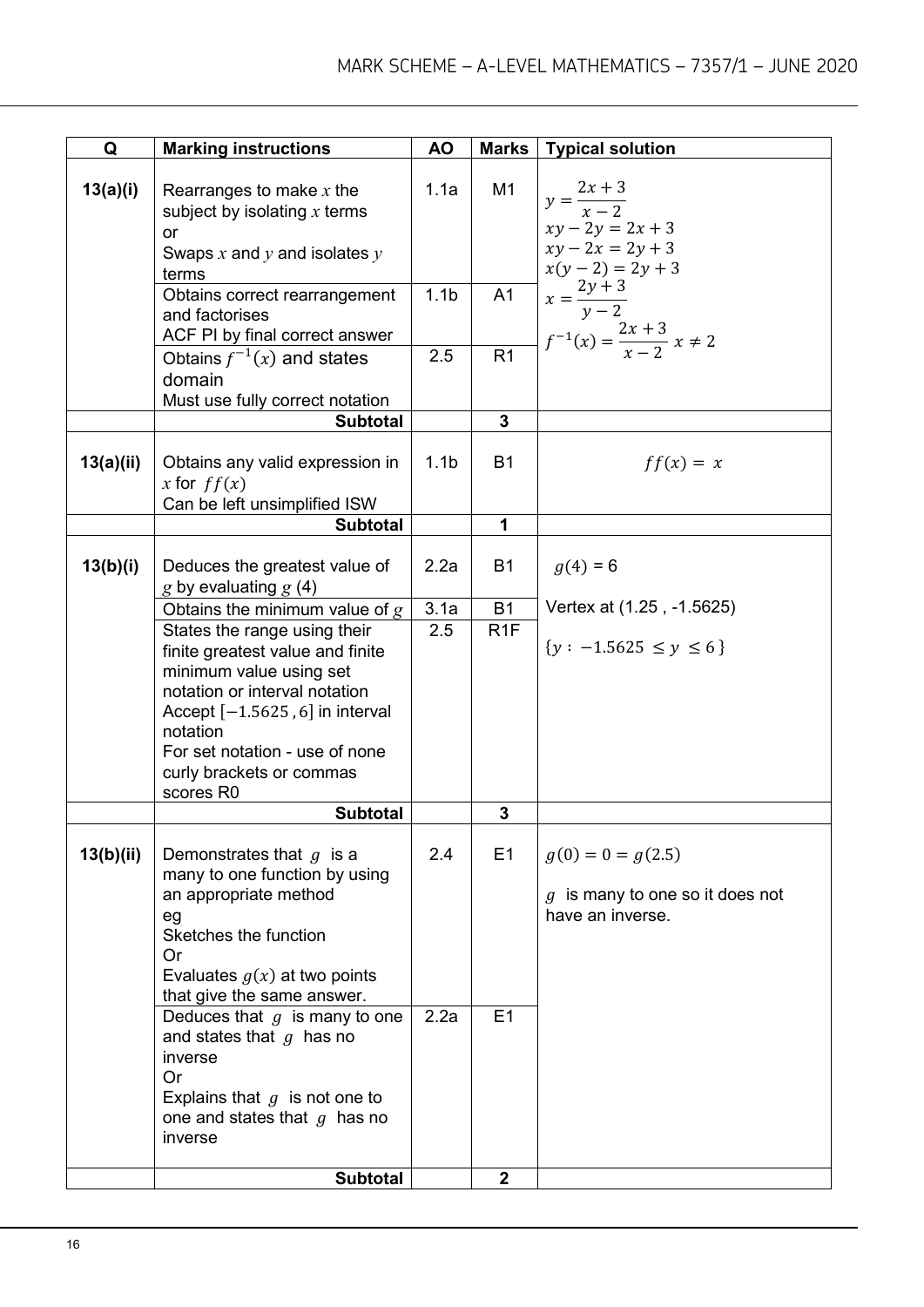| 13(c) | Substitutes $f(x)$ into $g(x)$                                    | 1.1a             | M <sub>1</sub> |                                                                                       |
|-------|-------------------------------------------------------------------|------------------|----------------|---------------------------------------------------------------------------------------|
|       | correctly                                                         |                  |                | $gf(x) = \frac{2\left(\frac{2x+3}{x-2}\right)^2 - 5\left(\frac{2x+3}{x-2}\right)}{2}$ |
|       |                                                                   |                  |                |                                                                                       |
|       |                                                                   |                  |                |                                                                                       |
|       |                                                                   |                  |                |                                                                                       |
|       | Obtains common denominator of                                     | 1.1 <sub>b</sub> | A <sub>1</sub> | $=\frac{2(2x+3)^2-5(2x+3)(x-2)}{2(x-2)^2}$                                            |
|       | $2(x-2)^2$ or $(x-2)^2$ correctly                                 |                  |                |                                                                                       |
|       | The fraction(s) must have the                                     |                  |                |                                                                                       |
|       | fully correct structure                                           | 1.1a             | M1             | $=\frac{2(4x^2+12x+9)-5(2x^2-x-6)}{2(x^2-4x+4)}$                                      |
|       | Expands at least two quadratics<br>correctly                      |                  |                |                                                                                       |
|       | Completes rigorous argument to                                    | 2.1              | R <sub>1</sub> |                                                                                       |
|       | show the required result                                          |                  |                | $=\frac{48+29x-2x^2}{2x^2-9x+9}$                                                      |
|       | Must have expanded all three                                      |                  |                |                                                                                       |
|       | quadratics correctly                                              |                  |                |                                                                                       |
|       | Terms in the numerator and                                        |                  |                |                                                                                       |
|       | denominator can be in any order                                   |                  |                |                                                                                       |
|       | AG                                                                |                  |                |                                                                                       |
|       | <b>Subtotal</b>                                                   |                  | 4              |                                                                                       |
|       |                                                                   |                  |                |                                                                                       |
| 13(d) | States $g(x) = 2$                                                 | 3.1a             | M1             | $2x^2 - 5x - 4 = 0$                                                                   |
|       | or                                                                |                  |                |                                                                                       |
|       | States $2x^2 - 5x - 4 = 0$                                        |                  |                | $x = \frac{5 \pm \sqrt{57}}{4}$                                                       |
|       | PI by solving correct quadratic                                   |                  |                |                                                                                       |
|       | PI by sight of $\frac{5+\sqrt{57}}{4}$ or $\frac{5-\sqrt{57}}{4}$ |                  |                | $a > 0$ since $0 \leq x \leq 4$                                                       |
|       |                                                                   |                  |                |                                                                                       |
|       | Determines the exact value of a                                   | 2.4              | R1             | $a = \frac{5 + \sqrt{57}}{4}$                                                         |
|       | giving a clear reason for the                                     |                  |                |                                                                                       |
|       | rejection of the negative root                                    |                  |                |                                                                                       |
|       | <b>Subtotal</b>                                                   |                  | $\overline{2}$ |                                                                                       |
|       | <b>Question Total</b>                                             |                  | 15             |                                                                                       |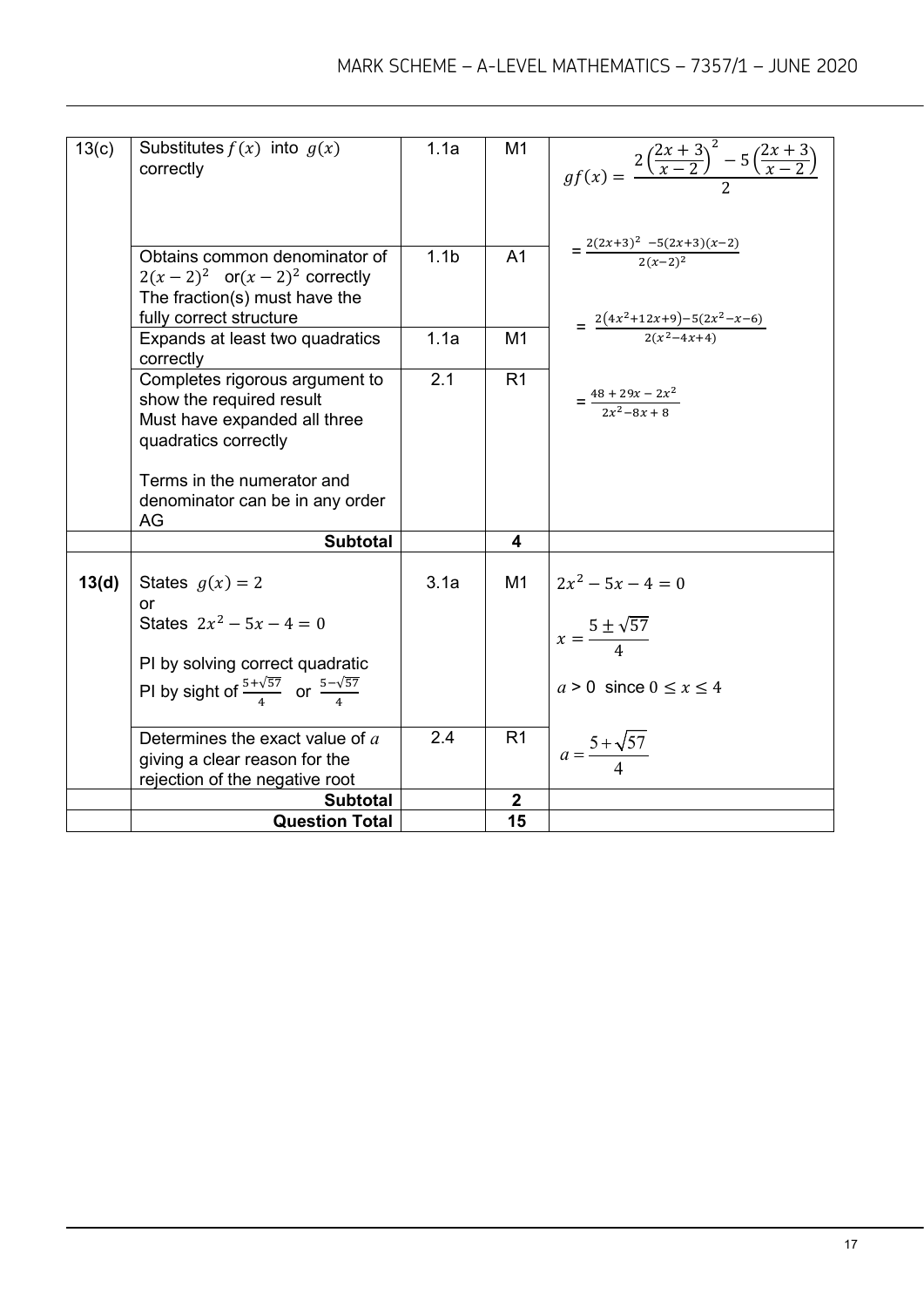| Q          | <b>Marking instructions</b>                      | <b>AO</b>        | <b>Marks</b>     | <b>Typical solution</b>                                                        |
|------------|--------------------------------------------------|------------------|------------------|--------------------------------------------------------------------------------|
| 14(a)      | Evaluates $f(0) = -1$ and                        | 1.1a             | M1               | $f(0) = -1 < 0$                                                                |
|            | $f(1) = 2$ or                                    |                  |                  | $f(1) = 3 - 1 = 2 > 0$                                                         |
|            | Evaluates two other suitable                     |                  |                  |                                                                                |
|            | appropriate values correct to 1                  |                  |                  | Change of sign implies root                                                    |
|            | sig fig                                          |                  |                  | therefore $\alpha$ is between 0 and 1                                          |
|            | Completes argument correctly                     | 2.1              | R <sub>1</sub>   |                                                                                |
|            | stating $f(0) < 0$ and $f(1) > 0$                |                  |                  |                                                                                |
|            | and concludes that $0 < \alpha < 1$              |                  |                  |                                                                                |
|            | <b>Subtotal</b>                                  |                  | $\boldsymbol{2}$ |                                                                                |
| 14(b)(i)   | Uses product rule to obtain an                   | 3.1a             | M1               |                                                                                |
|            | expression of the form                           |                  |                  | $f'(x) = x^{\frac{1}{2}}(3^x) \ln 3 + \frac{1}{2} x^{-\frac{1}{2}}(3^x)$       |
|            | $Ax^{\frac{1}{2}}(3^x) + Bx^{-\frac{1}{2}}(3^x)$ |                  |                  |                                                                                |
|            |                                                  |                  |                  |                                                                                |
|            | A and /or $B$ can be positive or                 |                  |                  | = $3^{x}$ (ln $3\sqrt{x} + \frac{1}{2\sqrt{x}}$ )                              |
|            | negative                                         |                  |                  |                                                                                |
|            | Obtains fully correct $f'(x)$                    | 1.1 <sub>b</sub> | A <sub>1</sub>   | = $3^x \left( \frac{2x \ln 3}{2 \sqrt{x}} + \frac{1}{2 \sqrt{x}} \right)$      |
|            |                                                  |                  |                  |                                                                                |
|            | Completes convincing argument                    | 2.1              | R1               |                                                                                |
|            | with no slips to show the                        |                  |                  | = $3^x \left(\frac{x \ln 9}{2\sqrt{x}} + \frac{1}{2\sqrt{x}}\right)$           |
|            | required result.                                 |                  |                  |                                                                                |
|            | AG                                               |                  |                  | $= 3^x \left( \frac{1 + x \ln 9}{2\sqrt{x}} \right)$                           |
|            |                                                  |                  |                  |                                                                                |
|            |                                                  |                  |                  |                                                                                |
|            | <b>Subtotal</b>                                  |                  | 3                |                                                                                |
|            | Forms correct Newton-Raphson                     | 1.1a             | M <sub>1</sub>   |                                                                                |
|            | expression                                       |                  |                  | $x_{n+1} = x_n - \frac{(3^{x_n}\sqrt{x_n-1})}{3^{x_n}(1+x_n\ln 9)}$            |
|            | PI by correct value of $x_2$ or                  |                  |                  |                                                                                |
|            | $x_3$ stated to at least 3 decimal               |                  |                  |                                                                                |
|            | places                                           |                  |                  |                                                                                |
| 14(b)(ii)  |                                                  |                  |                  |                                                                                |
|            | Obtains the correct value of $x_3$               | 1.1 <sub>b</sub> | A <sub>1</sub>   | $x_{n+1} = x_n - \frac{2\sqrt{x_n(3^{x_n}\sqrt{x_n}-1)}}{3^{x_n}(1+x_n\ln 9)}$ |
|            |                                                  |                  |                  |                                                                                |
|            | Must be stated to five decimal                   |                  |                  | $x_2$ = 0.5829716                                                              |
|            | places                                           |                  |                  | $x_3$ = 0.4246536.                                                             |
|            |                                                  |                  |                  | $x_3 \approx 0.42465$                                                          |
|            | <b>Subtotal</b>                                  |                  | $\mathbf{2}$     |                                                                                |
| 14(b)(iii) | Explains that convergence is                     | 2.4              | E1               | Convergence is impossible as all                                               |
|            | impossible                                       |                  |                  | values of $x_n$ would equal 0                                                  |
|            | Must use the word convergence                    |                  |                  |                                                                                |
|            | or convergent                                    |                  |                  |                                                                                |
|            | Explains that the tangent at                     | 2.4              | E <sub>1</sub>   |                                                                                |
|            | $x = 0$ is vertical                              |                  |                  |                                                                                |
|            | or                                               |                  |                  |                                                                                |
|            | Explains all values of $x_n$ would               |                  |                  |                                                                                |
|            | equal 0                                          |                  |                  |                                                                                |
|            | or                                               |                  |                  |                                                                                |
|            | Demonstrates that several                        |                  |                  |                                                                                |
|            | values of $x_n$ would be 0                       |                  |                  |                                                                                |
|            | <b>Subtotal</b>                                  |                  | $\mathbf{2}$     |                                                                                |
|            | <b>Question Total</b>                            |                  | 9                |                                                                                |
|            |                                                  |                  |                  |                                                                                |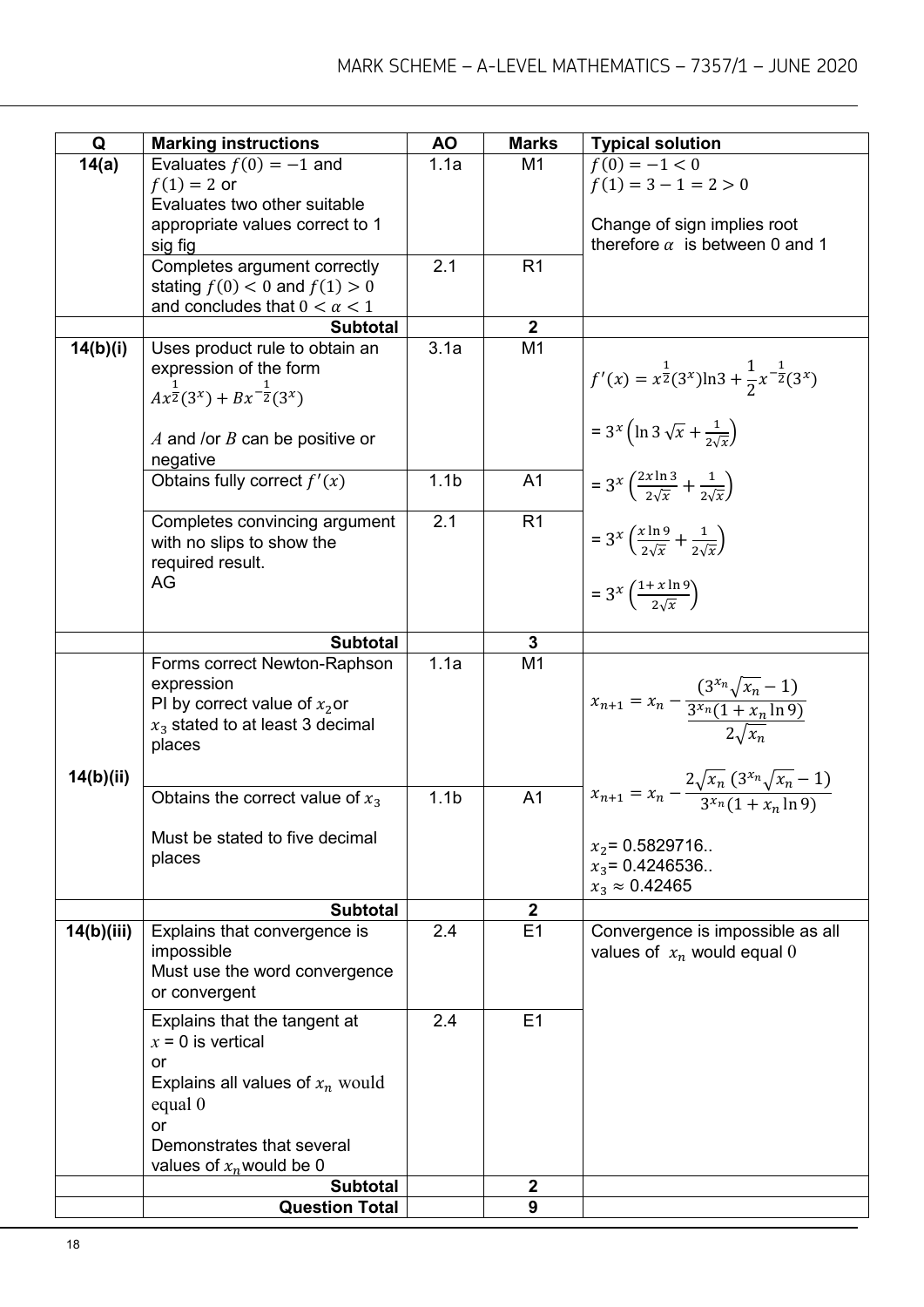| Q  | <b>Marking instructions</b>                                      | ΑO               | <b>Marks</b>     | <b>Typical solution</b>                                                 |
|----|------------------------------------------------------------------|------------------|------------------|-------------------------------------------------------------------------|
| 15 | Forms a single equation                                          | 3.1a             | M1               | $6 - e^{\frac{x}{2}} = e^x$                                             |
|    | eliminating $x$ or $y$                                           |                  |                  |                                                                         |
|    | Obtains a correct rearranged                                     | 1.1 <sub>b</sub> | A <sub>1</sub>   | $e^{x} + e^{\frac{x}{2}} - 6 = 0$                                       |
|    | quadratic equation. Either                                       |                  |                  |                                                                         |
|    | $e^{x} + e^{\frac{x}{2}} - 6 = 0$                                |                  |                  | $\left(e^{\frac{x}{2}}+3\right)\left(e^{\frac{x}{2}}-2\right)=0$        |
|    | or                                                               |                  |                  |                                                                         |
|    | $\left(e^{\frac{x}{2}}+3\right)\left(e^{\frac{x}{2}}-2\right)=0$ |                  |                  |                                                                         |
|    |                                                                  |                  |                  | $e^{\frac{x}{2}} = -3$ or 2                                             |
|    | or                                                               |                  |                  |                                                                         |
|    | $e^{x} + e^{\frac{x}{2}} + \frac{1}{4} = \frac{25}{4}$ OE        |                  |                  |                                                                         |
|    | Solves 'their' quadratic                                         | 1.1a             | M <sub>1</sub>   | $e^{\frac{x}{2}} > 0$ so -3 is not a valid solution                     |
|    | Must be a quadratic in $e^{\frac{1}{2}}$                         |                  |                  |                                                                         |
|    | or                                                               |                  |                  | $\frac{x}{2}$ = ln 2                                                    |
|    | If squaring is used then it must                                 |                  |                  | $x = 2 \ln 2 = \ln 4$                                                   |
|    | be a quadratic in $e^x$                                          |                  |                  |                                                                         |
|    | or                                                               |                  |                  |                                                                         |
|    | Obtains $x = 1.386$                                              |                  |                  |                                                                         |
|    | Explains that $e^{\frac{a}{2}} = -3$ is not                      | 2.4              | E <sub>1F</sub>  | $\int_{0}^{\ln 4} (6 - e^{\frac{x}{2}} - e^x) dx$                       |
|    | valid as $e^{\frac{x}{2}} > 0$                                   |                  |                  |                                                                         |
|    | <b>or</b>                                                        |                  |                  |                                                                         |
|    | If squaring is used they must                                    |                  |                  | = $\left[6x - 2e^{\frac{x}{2}} - e^x\right]_0^{\ln 4}$                  |
|    | clearly check both solutions by                                  |                  |                  |                                                                         |
|    | substituting and conclude that                                   |                  |                  |                                                                         |
|    | In 9 is not valid                                                |                  |                  |                                                                         |
|    | <b>OE</b>                                                        |                  |                  | $=\left(6\ln 4-2e^{\frac{\ln 4}{2}}-e^{\ln 4}\right)-\left(-2-1\right)$ |
|    | Obtains $x = 2 \ln 2$ or $x = \ln 4$                             | 1.1 <sub>b</sub> | A <sub>1</sub>   |                                                                         |
|    | Forms any definite integral                                      | 1.1a             | M <sub>1</sub>   |                                                                         |
|    | which would contribute to finding<br>the required area           |                  |                  | $= 6 \ln 4 - 4 - 4 + 3$                                                 |
|    | This could be                                                    |                  |                  |                                                                         |
|    |                                                                  |                  |                  |                                                                         |
|    | $\int_{0}^{4} (6 - e^{\frac{x}{2}} - e^x) dx$<br>$J_0$           |                  |                  | $= 6 \ln 4 - 5$                                                         |
|    | or                                                               |                  |                  |                                                                         |
|    | $r \ln 4$<br>$(6-e^{\frac{x}{2}}) dx$                            |                  |                  |                                                                         |
|    |                                                                  |                  |                  |                                                                         |
|    | or                                                               |                  |                  |                                                                         |
|    | $r \ln 4$<br>$e^x dx$                                            |                  |                  |                                                                         |
|    | Jo                                                               |                  |                  |                                                                         |
|    | or                                                               |                  |                  |                                                                         |
|    | $\int^{\ln 4} (e^x + e^{\frac{x}{2}} - 6) dx$                    |                  |                  |                                                                         |
|    |                                                                  |                  |                  |                                                                         |
|    | Follow through 'their' value of x<br>for the upper limit         |                  |                  |                                                                         |
|    | Forms a fully correct definite                                   | 3.1a             | A <sub>1</sub> F |                                                                         |
|    | integral (or integrals) which                                    |                  |                  |                                                                         |
|    | would lead to evaluating the                                     |                  |                  |                                                                         |
|    | correct area                                                     |                  |                  |                                                                         |
|    | Follow through 'their' incorrect                                 |                  |                  |                                                                         |
|    | upper limit                                                      |                  |                  |                                                                         |